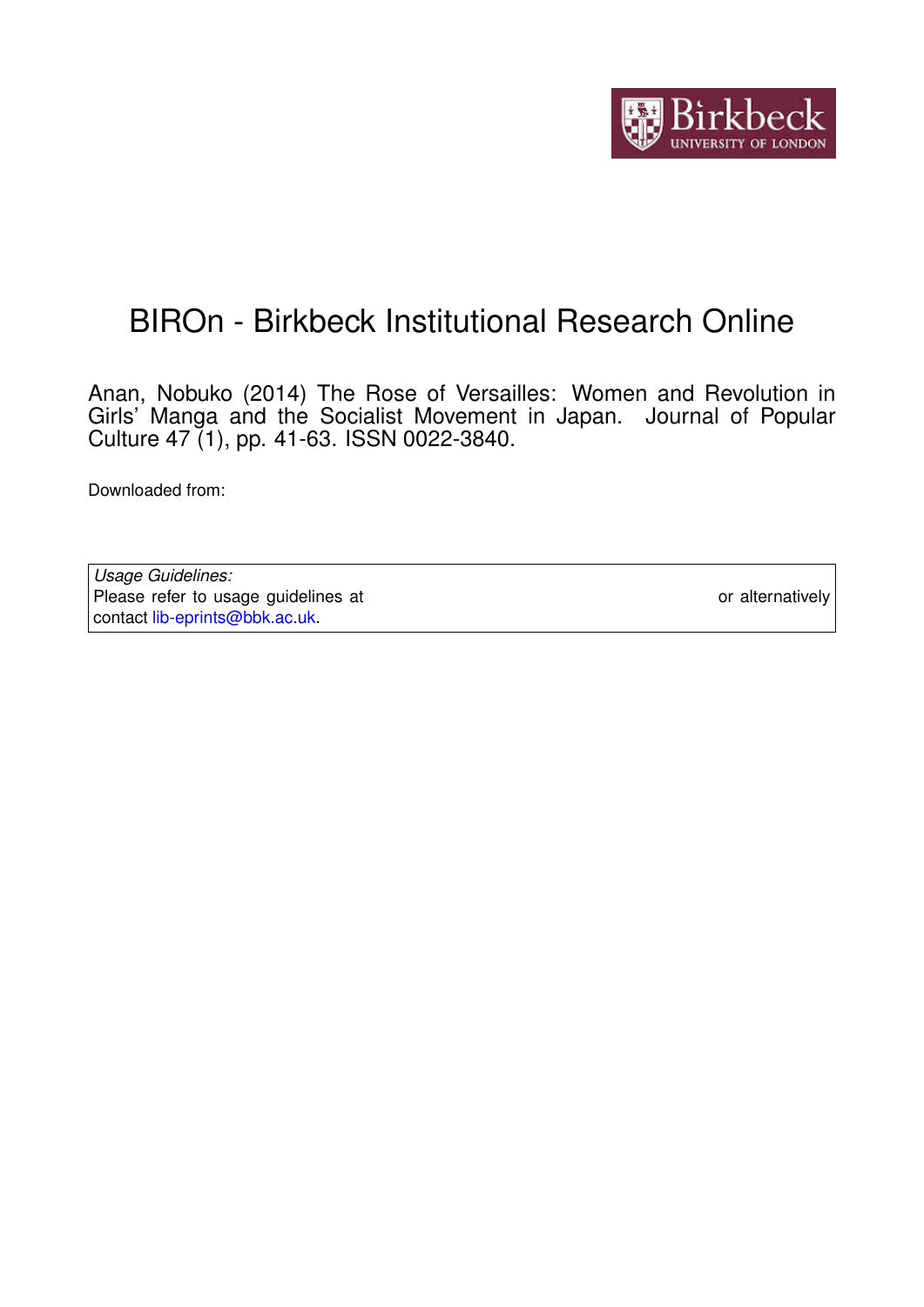## *The Rose of Versailles***: Women and Revolution in Girls' Manga and the Socialist Movement in Japan**

### **I. Introduction**

The consumer society with the unprecedented magnitude of the 1970s brought what critic Otsuka Eiji<sup>i</sup> calls "the big bang of girls' culture" in Japan, and this contributed to the expansion of the market of girls' manga (comic books) (*Shōjo minzoku gaku* 49, 53).ii Girls' manga, particularly those by so-called "*24 nen gumi*" ("The Year 24 Group," a group of women manga artists born around the  $24<sup>th</sup>$  year of the reign of the Shōwa Emperor, or A.D. 1949) became a site for women to collectively and critically explore their bodies, gender, and sexuality (Ōtsuka *Kanojo tachi no reigō seikigun* 221-223). *Berusaiyu no bara* (The Rose of Versailles), authored by female manga writer Ikeda Riyoko<sup>iii</sup> and serialized in a girls' manga magazine from April 1972 to December 1973, is remembered as one of the icons of Japan's manga history. It is set in the time of the French Revolution and revolves around two women, Marie Antoinette and a fictional character, Oscar François de Jarjayes. Oscar, a female solider in the Royal Guards, served as Marie's bodyguard, but eventually participates in overthrowing the monarchy in the French Revolution.

One of the reasons that this manga has achieved an iconic status is the fact that it brought historical narrative into girls' manga. However, what is more significant is that it provided girls and women with a stage to experience the life of a revolutionary androgyne who fights to overthrow the ancient, powerful regime of gender and sexuality. The period when this manga was serialized saw the development of the women's liberation movement in Japan, and activists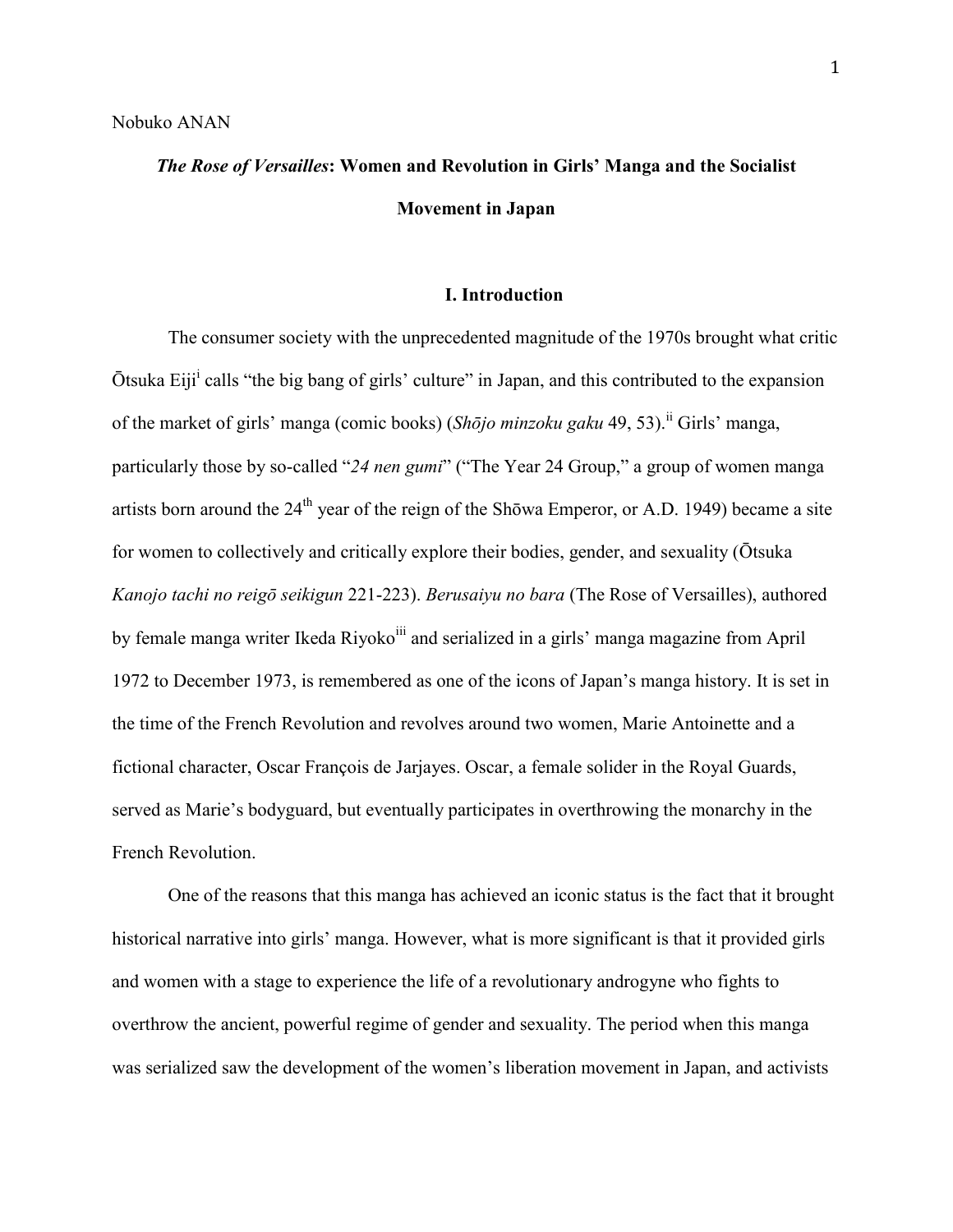were women marginalized in the new left movement like their counterparts in other parts of the world. The new left movement in Japan was over with the Asama-sansō Incident in February 1972, in which five male members of the armed United Red Army (URA) were arrested for occupying a mountain lodge (Asama-sansō) on their flight from the police. However, women activists continued to voice their demand for social equality, particularly that of gender and sex. After the Asama-sansō Incident, the police discovered that URA members had murdered twelve of their comrades because of what they saw as their ideological weakness, and this swept away some remaining sympathy in society with URA's resistance to state authority (Igarashi 120). The new left's dream of the revolution died in the carnage, but women did not give up their vision of a socialist revolution. The revolution achieved in *The Rose of Versailles* was the revolution which these liberationists were struggling for.

This manga also epitomizes the tension among women activists between the socialist consciousness and the pursuit of personal pleasure provided by consumerism in the time marked by the shift from the "season of politics" to the consumerist society. The Asama-sansō Incident, which slightly preceded the serialization of this manga, also reflected this shift. The police stormed the lodge after the fierce battle with the URA, and this was televised live, with the audience rating at 89.2 percent (Kunō, cited in Igarashi 119). By the end of the 1960s, ninety percent of households in Japan owned TV sets (Oda, cited in Igarashi 121), a symbol of consumerism which was the new left's ideological enemy. Ironically, the URA's defeat was presented to the viewers as a consumable image. Oscar's revolution in *The Rose of Versailles* was after all only possible in this new social climate. Indeed, popularity of this manga, serialized in a mass-market magazine, led to its reproduction in other media. For example, the theatrical adaptations of the manga by all-female musical/revue company Takarazuka kagekidan (The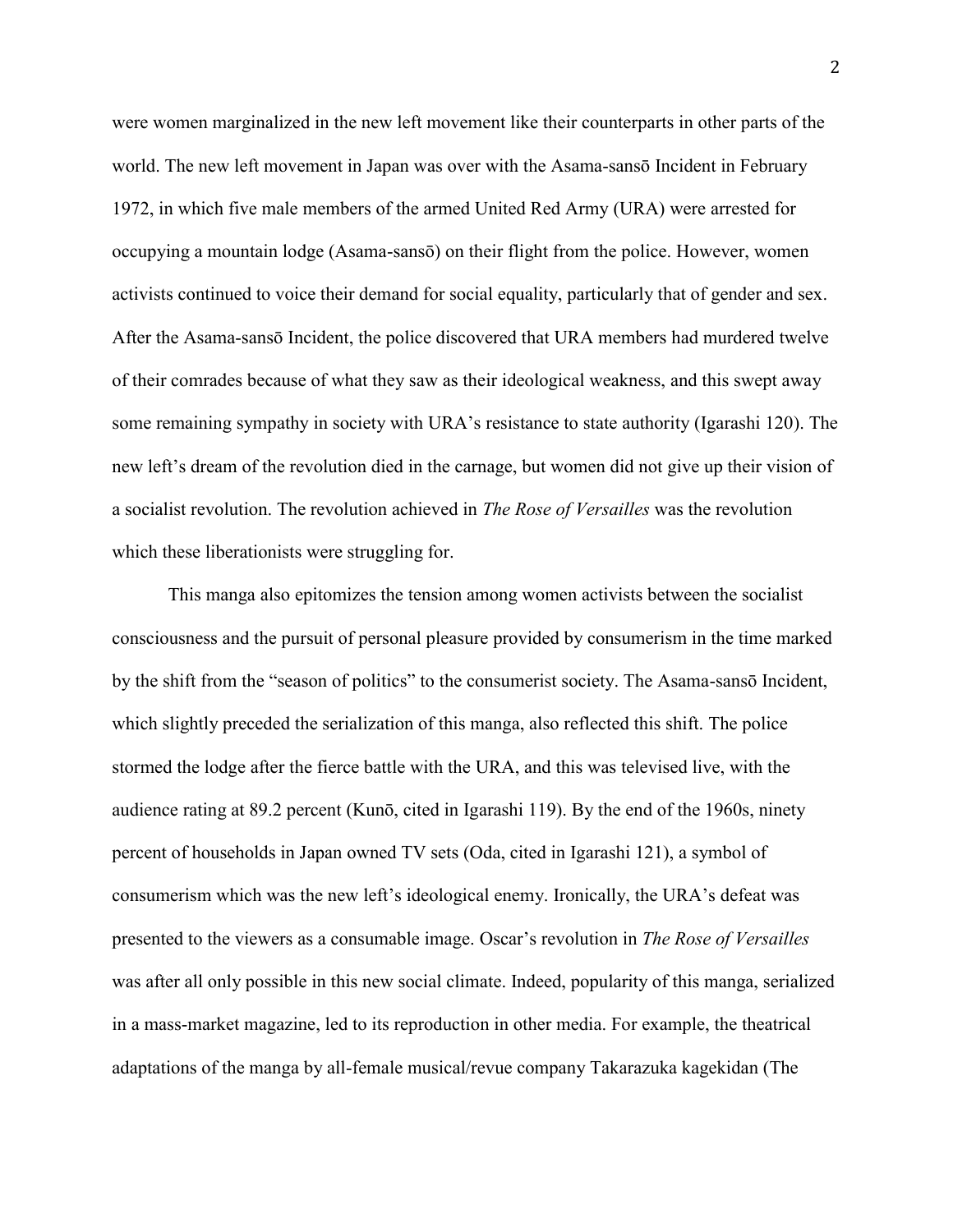Takarazuka Revue) from 1974 to 1976 broke all audience records up to that point and a film adaptation by Jacques Demy in 1979 was promoted with a TV commercial of Shiseidō's red lipstick worn by starring actress Catriona McColl.<sup>iv</sup> In the space surrounding *The Rose of Versailles* charged with contradictory desires, girls and women activists met.

### **II. Revolutionary Bodies of Women**

The story of *The Rose of Versailles* weaves together historical facts and fictions. Oscar is brought up as a successor to her father, General de Jarjayes, because he has no male child. Although she is open about the fact that she is a woman, she wears male attire and serves Marie as a commander of the Royal Guards. However, Oscar starts to be aware of the social inequality in the political upheaval leading to the revolution. She resigns from the Royal Guards and joins the French Guards as an officer. Eventually, she participates in storming the Bastille with the anti-royalist soldiers of her regiment and helps those in the Third Estate who do not know how to handle weapons. However, she is shot and dies after witnessing the fall of the Bastille. *The Rose of Versailles* ends with Marie Antoinette guillotined.

These two women are characterized in diametrically opposite ways. Marie appears as a girl but soon becomes a mother of three children and the mother of France symbolically, while Oscar is a woman soldier who eventually helps to destroy the ancient regime. Sexuality was one of the main foci in the women's liberation movement in Japan, and the activists attempted to intervene in the state's reproductive control as the legacy of prewar, imperialist Japan (Mackie 164-166). Likewise, sexuality in relation to motherhood was one of the main concerns of girls' manga in the 1970s. However, in girls' manga, there was a conflict between the idea that the status quo must be accepted and the view that it should be rejected (Ōtsuka *Kanojotachi* 85). *The Rose of Versailles* reflects such tension, albeit in more sync with the liberationists' resistant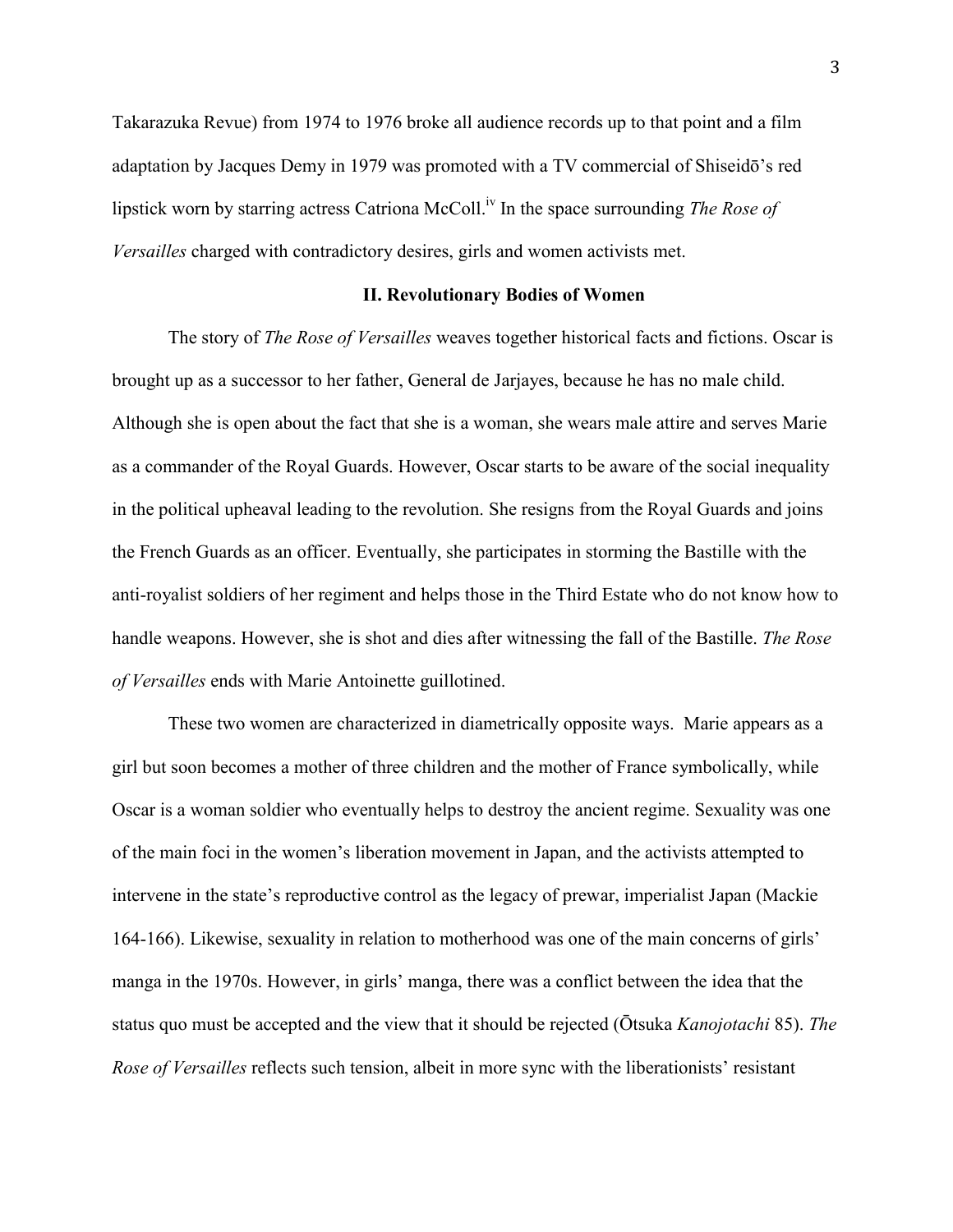politics. Marie's love for her children is presented as respectable, but other than this, she is depicted as an unwise woman. She has no concern for those outside of her small world. All she does is to idle away her time by wasting the national expenditure on luxuries and thinking of her love, Hans Axel von Fersen (even though she feels guilty about her affair). While Mother Marie is not always an ideal character, Oscar is. She is intelligent and keenly aware of social issues. She becomes more and more critical to the excessively dissipated life-style of the aristocrats and the unfair tax system, which exempts priests and aristocrats.

Such contrast between Marie and Oscar may seem to be based on the classical gender binary. Oscar's social awareness may seem possible because she is granted access to the male sphere, which is, according to her, broader and more meaningful, compared to the female sphere represented by cosmetics, beautiful dresses, and children (*Berusaiyu no bara* vol 3<sup>v</sup> 359-361). However, regardless of what she says, her critical acuteness does not necessarily come from her privileged, "male" status. In fact, no aristocrat man around her shares these thoughts.

*The Rose of Versailles* indeed entails a possibility of transcending a clear gender division, and the most conspicuous marker of this is Oscar's graphic image. She is presented not so much masculine as androgynous, and it is manga's graphic convention that makes this possible. Manga has realistic graphics of scenery and props, but its graphic images of people are not realistic and function clearly as signs. For example, the shape and the size of eyes signify characters' sex and age; girls' eyes are rounder while boys' tend to be oval, and younger characters' eyes are bigger than older ones'. A laughing mouth is suggested by an up-side-down triangle, and embarrassment is expressed by some tilted lines on the cheeks. Such unrealistic ways of representing human bodies make the visualization of androgyne possible. Except for her feminine long hair, Oscar's graphic image stands between those of typical male characters' and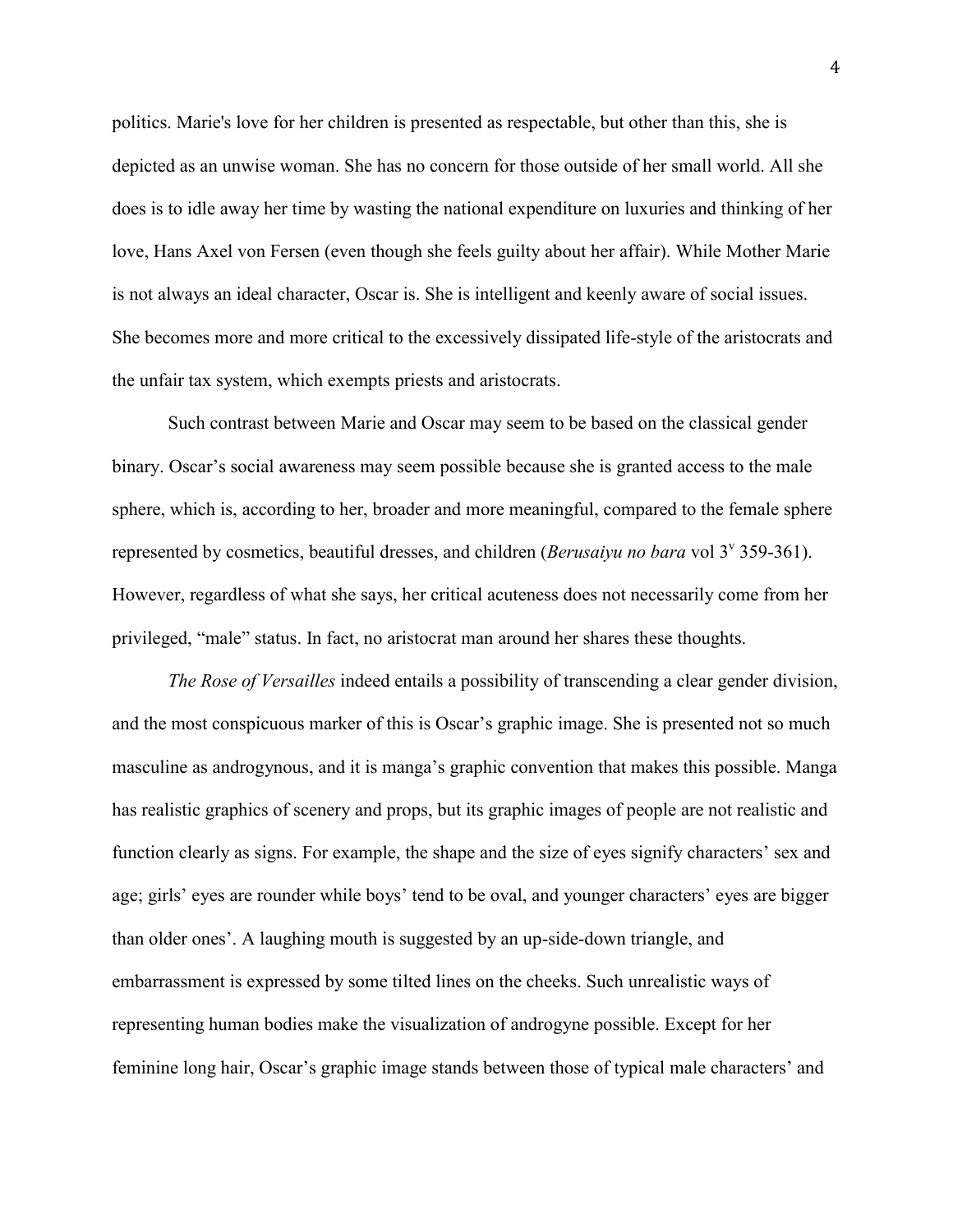female characters'. She is taller than other females but shorter than males, and her eyebrows are thicker than females' but thinner than males'. Therefore, she looks more masculine when contrasted to female characters and more feminine when contrasted to male ones (Oshiyama 167). The depiction of her gender and sex are thus not fixed. In this regard, she is free from bodily constraints. Such a character can appear real, not realistic, in the two-dimensional sphere of manga. **[Fig. 1]**

The contrast between Marie and Oscar is then the one between a mother charged with physicality and an androgyne without physicality. Of course, the graphic images of female characters in manga are also not realistic. As graphic images, manga characters ultimately do not have physicality. The point is that the unique graphic convention of manga can give realness to the androgyne, who does not exist in the reality. Denial of physicality is an important characteristic of what might be called Japanese "girls' aesthetics." As I have discussed elsewhere drawing from works by Honda Masuko, Kawamura Kunimitsu, and Ōtsuka Eiji, girls' aesthetics rejects women's material bodies defined as reproductive organs and romanticizes "unproductive," fictional bodies as a way to counter the patriarchal social order." Interestingly, the rejection of body is also a tenet of many new left organizations, but in a different way from girls' aesthetics. As their protests became more violent, activists were required to train their bodies to the extent of "corporeal privation" (Igarashi 123). For example, the members of the URA confined themselves to mountain bases, where they trained themselves to become better revolutionary soldiers. As Yoshikuni Igarashi argues, the URA believed that "[b]odies merely belonged to the conditions that must be overcome in order to reach the higher goal of revolution" (129). Bodily comfort was considered to hamper such a revolutionary cause and hence was determined as "bourgeois pleasure" (Igarashi 129). This was often stereotypically associated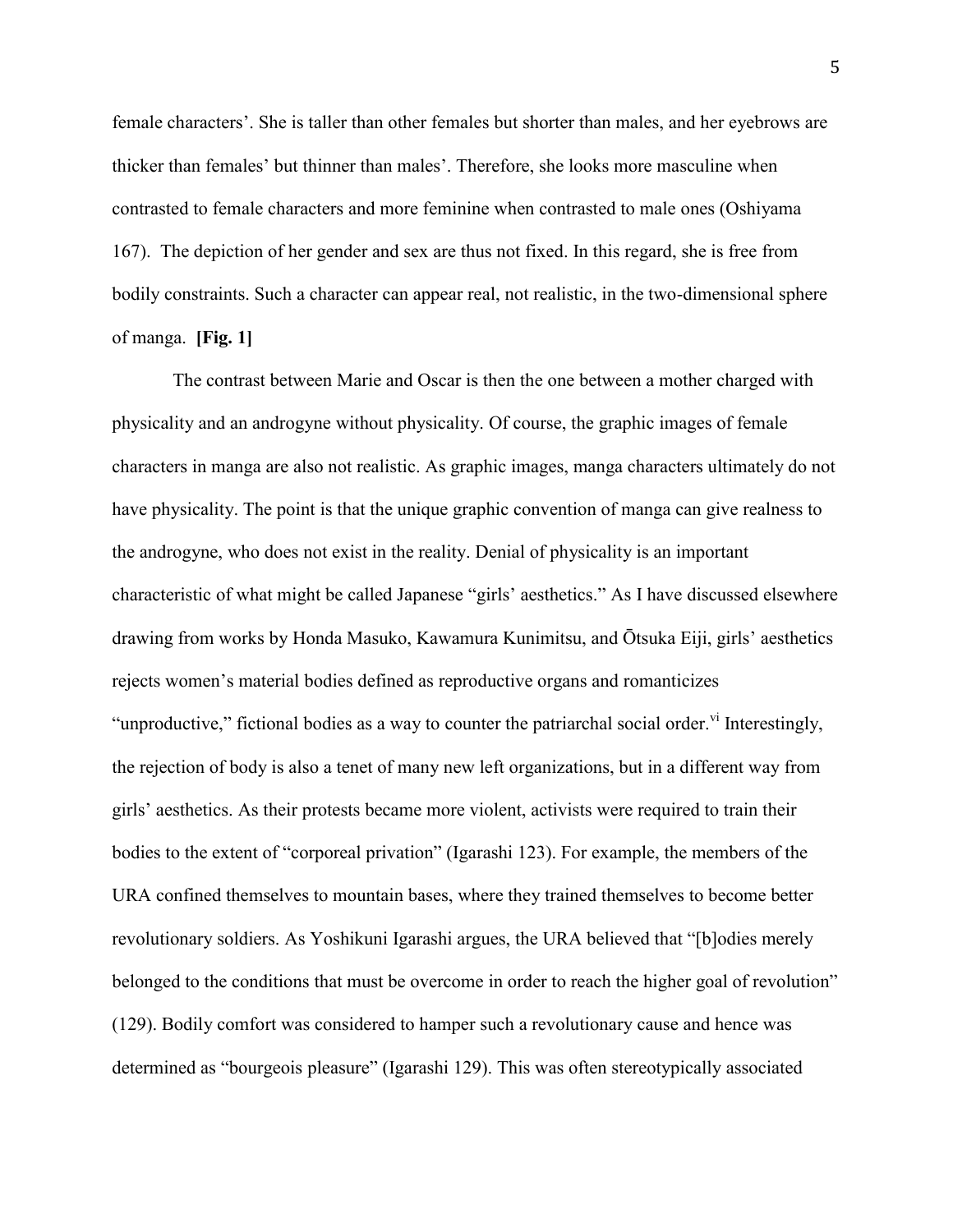with materiality/femininity, as the group's murder cases suggest; a few female members were executed, because they cared about fashion. Thus, both the new left and girls' aesthetics are preoccupied with non-physicality, but while the former associates women's bodies with materiality and rejects them as inferior entities to be overcome, the latter challenges such association itself. Unlike girls' aesthetics, the liberationists valorized female material bodies hitherto repressed in the leftist movement, but at the root of girls' aesthetics and the women's lib was the challenge to the gender and sexual inequality including the myth of motherhood.

Girls' aesthetics originates in the modern period when the school system developed along with capitalism. Girls from wealthy families were sent to girls' schools, where they were trained (or invested) as future "good wife, wise mother," with their virginity "protected" from the outside world until they graduated and got married. Under the state-sanctioned ideology of "good wife, wise mother," women were expected to give birth to and nurture the future Japanese (male) citizens, who could work for the imperialist project. However, the girls developed their own aesthetics resistant to such regulation of women's bodies by taking advantage of the confinement.

As in the case of their postwar successors, what made this resistance possible was girls' status as consumers. Capitalism enclosed them in schools, but it also opened up a space for their internal rebellion. Barbara Sato suggests that the consumerism in early twentieth-century Japan brought empowerment at least to middle-class women even including housewives who were seen negatively by girls; as the decision-making agent, these women actively constructed new images of themselves and demanded that their voices be reflected in a broader social context opened to them by the mass media (16-19). Female students also experienced the empowerment as consumers. Targeting them, magazines started to be published in the 1900s. They officially upheld the educational policy for future "good wives, wise mothers," but the readers used them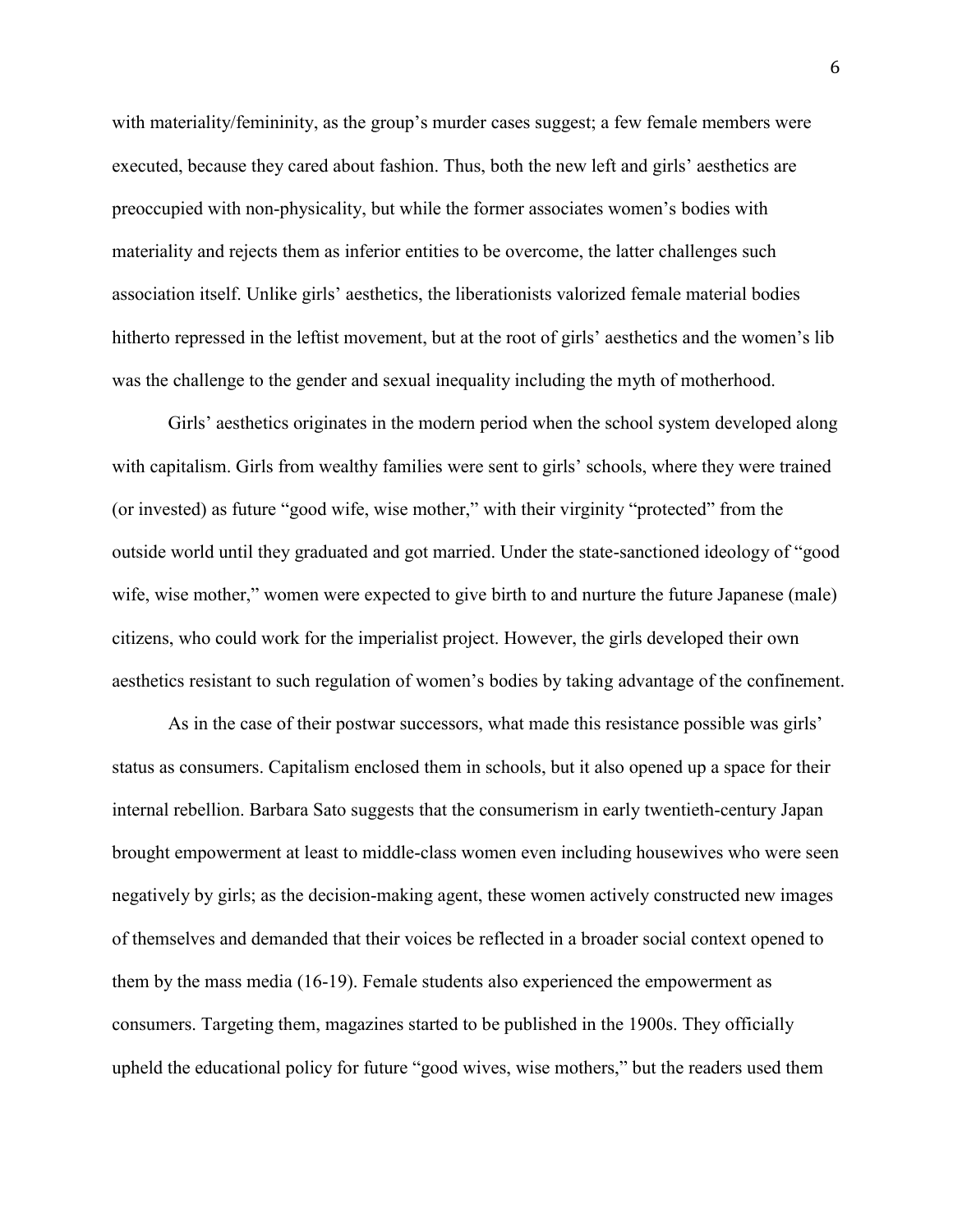as sites where they created the exclusive imagined community of those who enjoyed writing and reading stories and poems fantasizing female same-sex erotics and eternally young, beautiful, "unproductive" bodies decorated with ribbons and frills. In their communication through readers' columns, they used fictional names, evoking beautiful images such as those of flowers. Thus, in the network developed through these magazines, the girls performed fictional selves without physicality, floating outside of the teleological modern time. In the postwar period, girls' aesthetics continued in the surviving and newly-inaugurated girls' magazines, but they were taken over by manga magazines in the 1950s when the visual media became the center of the entertainment (Yonezawa 54-55). After the "the big bang of girls' culture" in the 1970s, girls' aesthetics found a place in girls' manga, and it became more accessible to the lower-class female vouth.<sup>vii</sup>

Importantly, the fact that girls' aesthetics is still found in the contemporary period suggests that the modern construction of Japanese womanhood still haunts Japanese society. It is true that the Occupation by the Allied Powers in the immediate postwar period (1945-1952) brought significant changes in the status of Japanese women. For instance, they acquired suffrage in 1945, and thirty-nine women became Diet members in 1946. However, these changes did not mean that the women were completely liberated from the modern gender and sexual ideology. The state's intervention in women's reproductive rights has been ongoing since the 1890s by taking various legal forms under the pretext of protecting mothers' bodies (Mackie 164-165, 192-193).

From the perspective of girls' aesthetics, in *The Rose of Versailles*, it is Marie who is confined to a small world and decorated with ribbons and frills, but it is Oscar who incites samesex eroticism and freedom from physicality. Oscar is indeed a fictional character as opposed to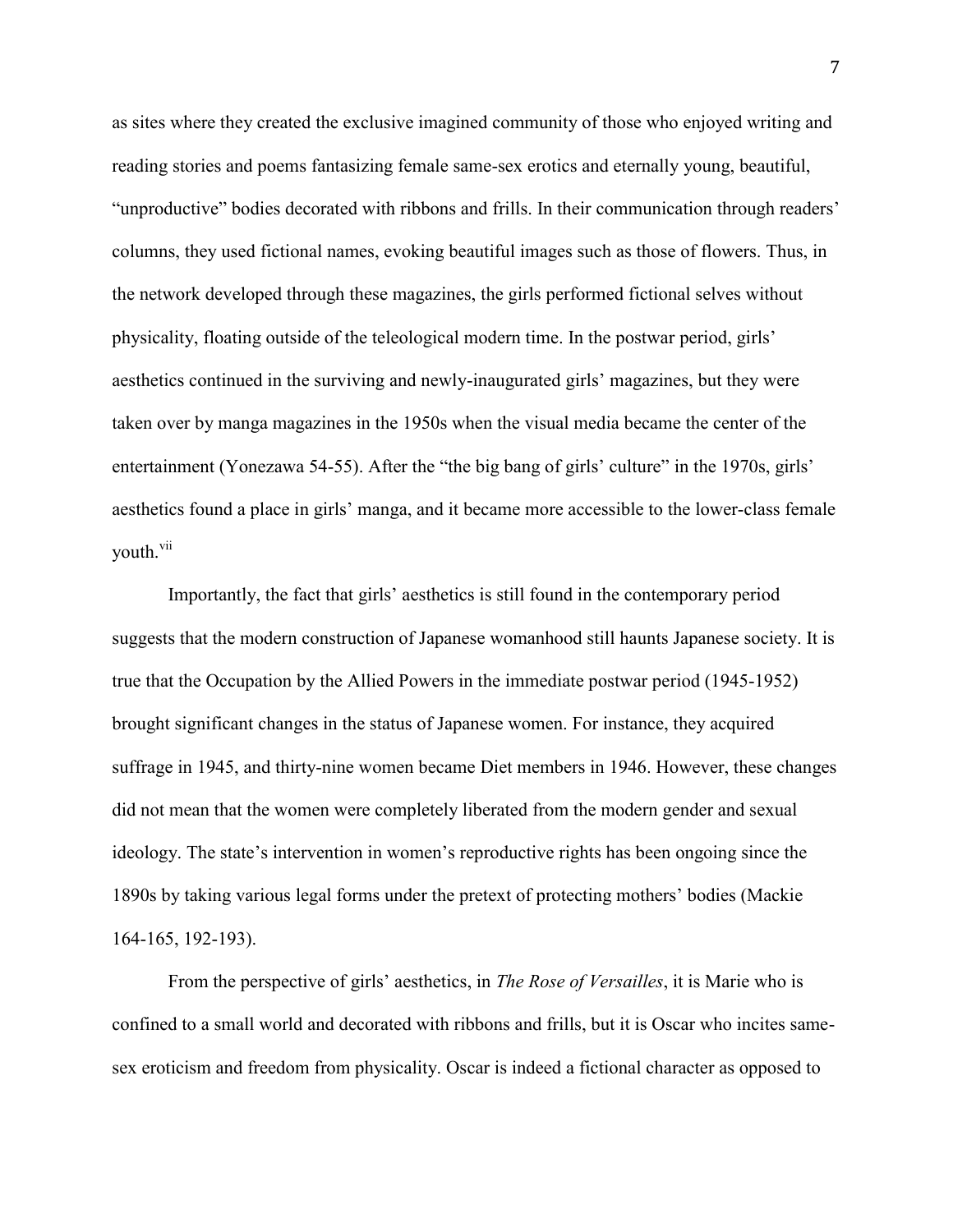the historical, real-life figure Marie Antoinette. Girls' aesthetics is thus differently enacted by these two characters, but the readers' letters to the magazine suggest that it was Oscar who was the target of their erotic sentiments. She was also the object of identification for those who saw themselves unfit for the traditional female role (Oshiyama 211-214). One reason why the readers did not care about Marie is because she does not try to turn the confined, surveilled space into that of resistance. She simply shifted to Mother as demanded by the royalists. On the other hand, Oscar represents disobedience. She has the strength to change the preassigned space into that of freedom. Originally, it is her father who trained her as a soldier, but when he orders her to resign from the Royal Guard to get married for her safety in the political upheaval, she defies the order and chooses to remain a soldier. In the end, she uses the skills and knowledge she acquired as a soldier for the purpose of overthrowing the ancient regime.

At the same time, however, Oscar's life may seem to go beyond the scope of girls' aesthetics. While she manipulates the given space for her own advantage, she also tries to break open that space and move into a new world by becoming a part of the force to create a new history. The resistance in girls' aesthetics takes a form of remaining unchanged within. The girls reject adulthood-cum-mother/wifehood by imagining the nullification of the modern historical consciousness typified by the teleological progression of time. However, importantly, Oscar dies in the battle. She does not live to see a new age after the revolution. Although she is actually thirty-four years old when she dies, her graphic image does not exhibit signs of her age. She looks young and so she dies young. Dying young without becoming mother is one of the fantasies of girls' aesthetics, as it is the intervention in the modern, heteronormative, and patriarchal economy.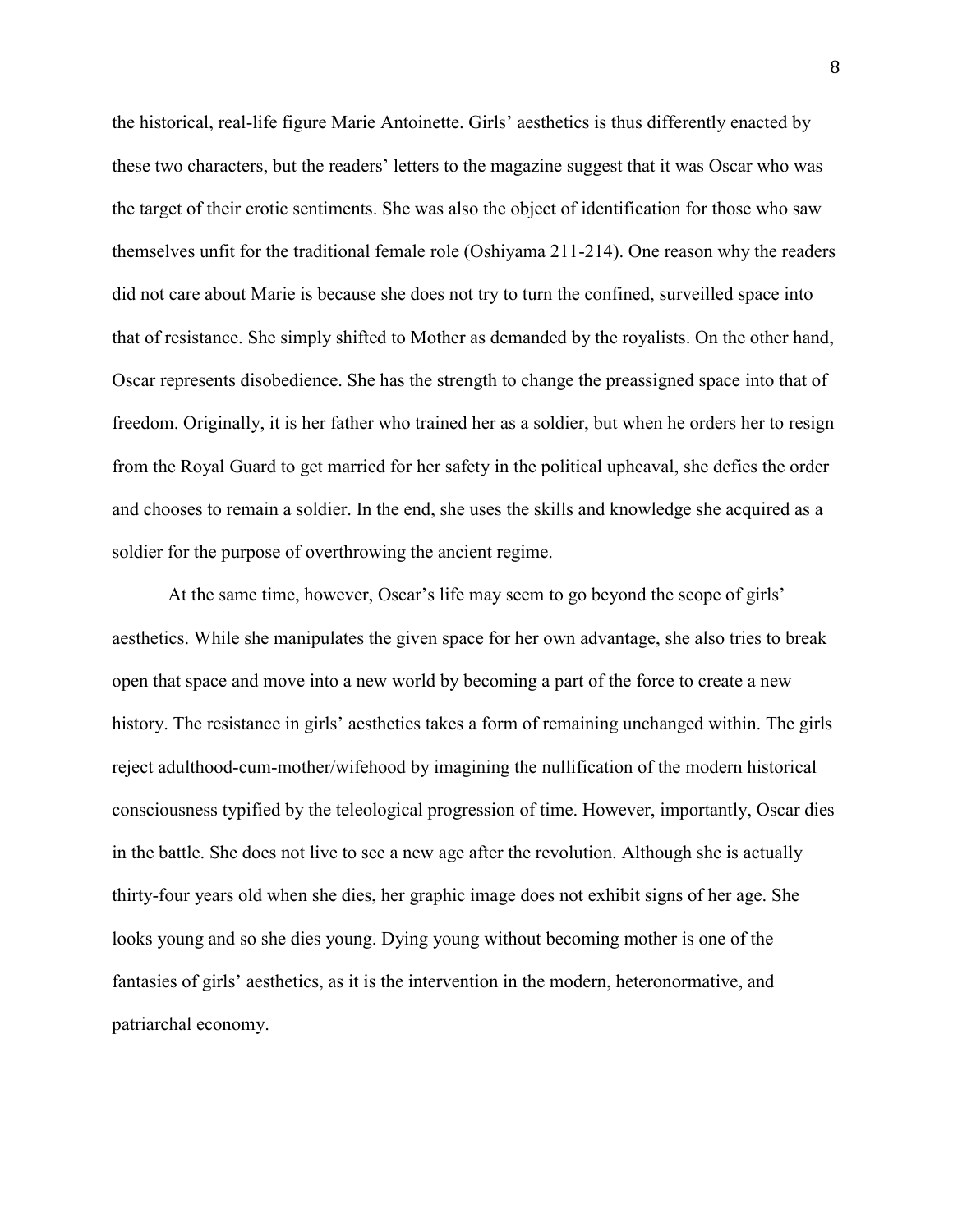Indeed, as touched on above, *The Rose of Versailles* abounds in homoeroticism, even though there is technically no homosexual relationship in this manga. Female characters often express erotic sentiments to Oscar. Rosalie, a servant girl of de Jarjayes family, is suffering from unrequited love toward Oscar. Moreover, an aristocrat girl who is in love with Oscar commits suicide in order to resist a marriage of convenience. Also importantly, Oscar's romantic relationship with André looks male homosexual. It also looks lesbian because he is not stereotypically masculine enough. Graphically, André has more feminine, rounder eyes, unlike other male characters' masculine oval-shaped eyes (Oshiyama 197). He is thus to some extent androgynous like Oscar. In addition, he is a commoner and a servant of de Jarjayes family, and therefore, he is socially in a weaker position than Oscar. He cannot marry her because of the class difference, so he does not turn her into wife and mother. She treats him as her equal, but he is portrayed as the one who knows his place.

The sex scene of Oscar and André particularly exudes homoeroticism. *The Rose of Versailles* is one of the first girls' manga which featured a sex scene (Fujimoto 66), but the depiction of entirely naked bodies was avoided. This in turn contributes to the graphic images which obscure biological bodies of Oscar and André, especially that of Oscar. What is presented in a romantic mood is them holding each other in the bed, only exposing their upper bodies but not Oscar's breasts. They look like a male or/and female couple. Eroticism in the scene rejects the conventionally gendered and sexualized gaze. Honda points out that in the girls' novels of Yoshiya Nobuko, a lesbian writer who worked from the modern period to the early 1970s, characters' lower bodies are obscured, while their facial areas are delineated in great details. She relates this to girls' rejection of the identification with vagina-cum-motherhood (*Ibunka to shite no kodomo* 191-193). The sex scene of Oscar and André has the same effect. Even though they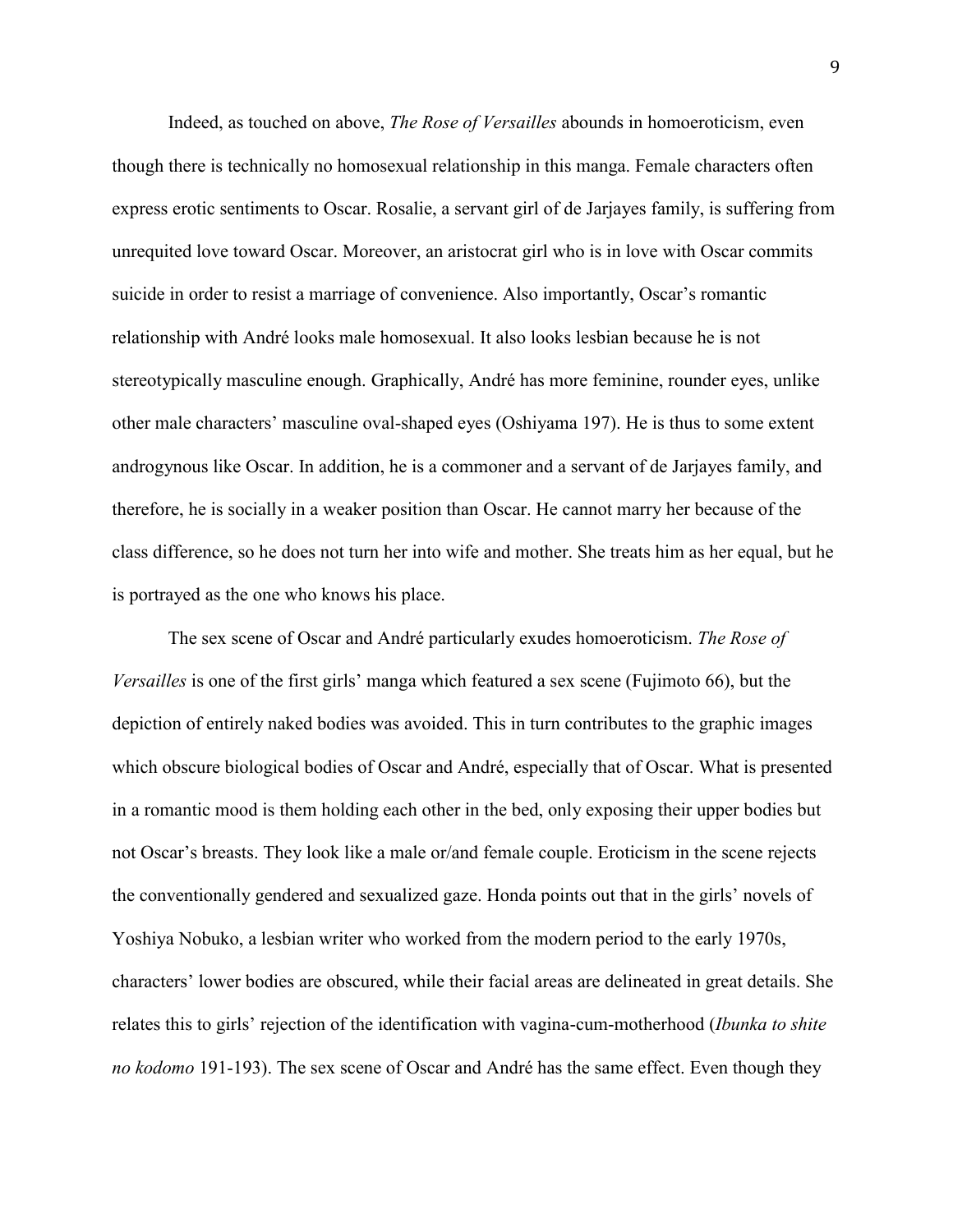have sex, this act is "unproductive." What emphasizes such unproductiveness in addition to their graphic images is that Oscar suggests to André that they have sex for the first time the night before they leave for the Bastille. She is aware that they may die in the event, and therefore, there is almost no possibility that their sex leads to her childbirth. Thus, their homoerotic sex is an expression of ultimately pure love that is seemingly contradictorily possible only outside of the physical realm.<sup>viii</sup> [Fig. 2]

Another important issue about the couple's homoerotic relationship is that it is similar to the romantic, homosexual relationships depicted in a genre of girls' manga categorized as "boys' love" manga (abbreviated as BL manga) for teenage and adult female readers. BL manga originated in the early 1970s<sup>ix</sup> but was established as a genre in the 1990s. BL does not replicate actual homosexual relationships, and couples are more like stereotypically heterosexual ones, if one of the couple is replaced with a woman. There is a fixed role in their partnerships as well as in their sexual interactions. The ones on top are taller, physically stronger, more assertive, etc., and the ones at bottom possess the opposite traits. However, while there is a graphic difference between the tops and the bottoms, both still look androgynous. This lets the readers/viewers identify themselves with either one in a couple; they can enjoy both active and passive roles as well as various ways of sexuality.<sup>x</sup> BL couples do not usually challenge the conventional heteronormative power dynamics, but these couples and Oscar/André are similar in terms of their graphic images which allow viewers/readers multiple forms of sexual identification. For example, Mizoguchi Akiko, a queer studies scholar, states that Oscar and André helped her form her lesbian identity. $x_i$  In the 1990s, girls' manga emerged that dealt with lesbian relationships (Fujimoto 284), but before that, BL was the main genre that openly depicted the same-sex erotics.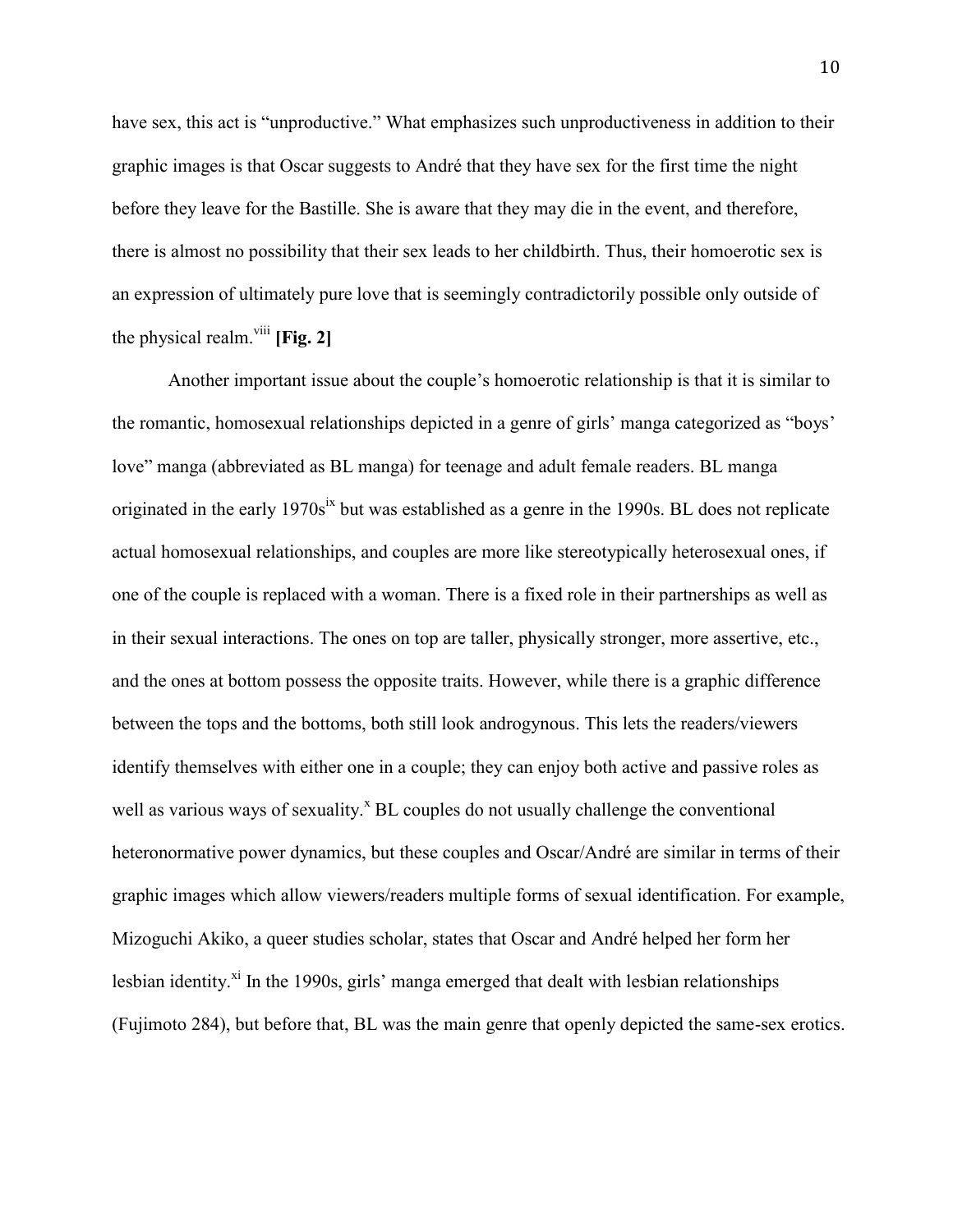The sex scene of Oscar and André had a tremendous impact on the readers. Manga critic Fujimoto Yukari recalls the surprise she experienced when she first read/viewed the scene. She writes that this scene determined the image of sex in the minds of middle and high school female students around the time. Sex was aesthesized—it came to be regarded not as a daily activity but as the ultimate way to convey once-in-lifetime love (Fujimoto 68). However, what seems to be more important is that for this generation of women, homoerotic, bodiless, and "unproductive" sex became the ideal. Interestingly, in 1989 when these girl readers reached their late twenties or early thirties, the birth rate marked 1.57, which was the lowest on record up to that point (Ōtsuka *Kanojotachi* 234). This is not to claim that *The Rose of Versailles* is the reason for this, but it is significant that, as the author Ikeda admits, this manga was consciously produced under the influence of the women's liberation movement (Ikeda, cited in Oshiyama 209). Liberationists sought for more possibilities of women's bodies. Likewise, Ikeda attempted to go against the social structure that did not allow women's autonomy. She writes that she wanted the French Revolution in this manga to be "the inner revolution of the Japanese women" in the age when they could not choose their own lives (*Berusaiyu no bara daijiten* 146). *The Rose of Versailles* was thus one of the inputs that the girls received in the political atmosphere of the time.

The revolution in this manga also reflects the silenced voice of women in the extremist new left. As mentioned, a few women of the URA were executed because of their "bourgeois propensity" of wearing make-up, accessories, etc. As Ōtsuka argues, the urge for revolution and consumerist sentiments coexisted in these women (*Kanojotachi* 21). However, such coexistence was not allowed in the URA, and they were murdered.<sup>xii</sup> As discussed earlier, consumerism provided girls with space to explore their subjectivity, and this also held for activists of women's liberation movement. Although they were not entirely supportive of consumerism, they tried to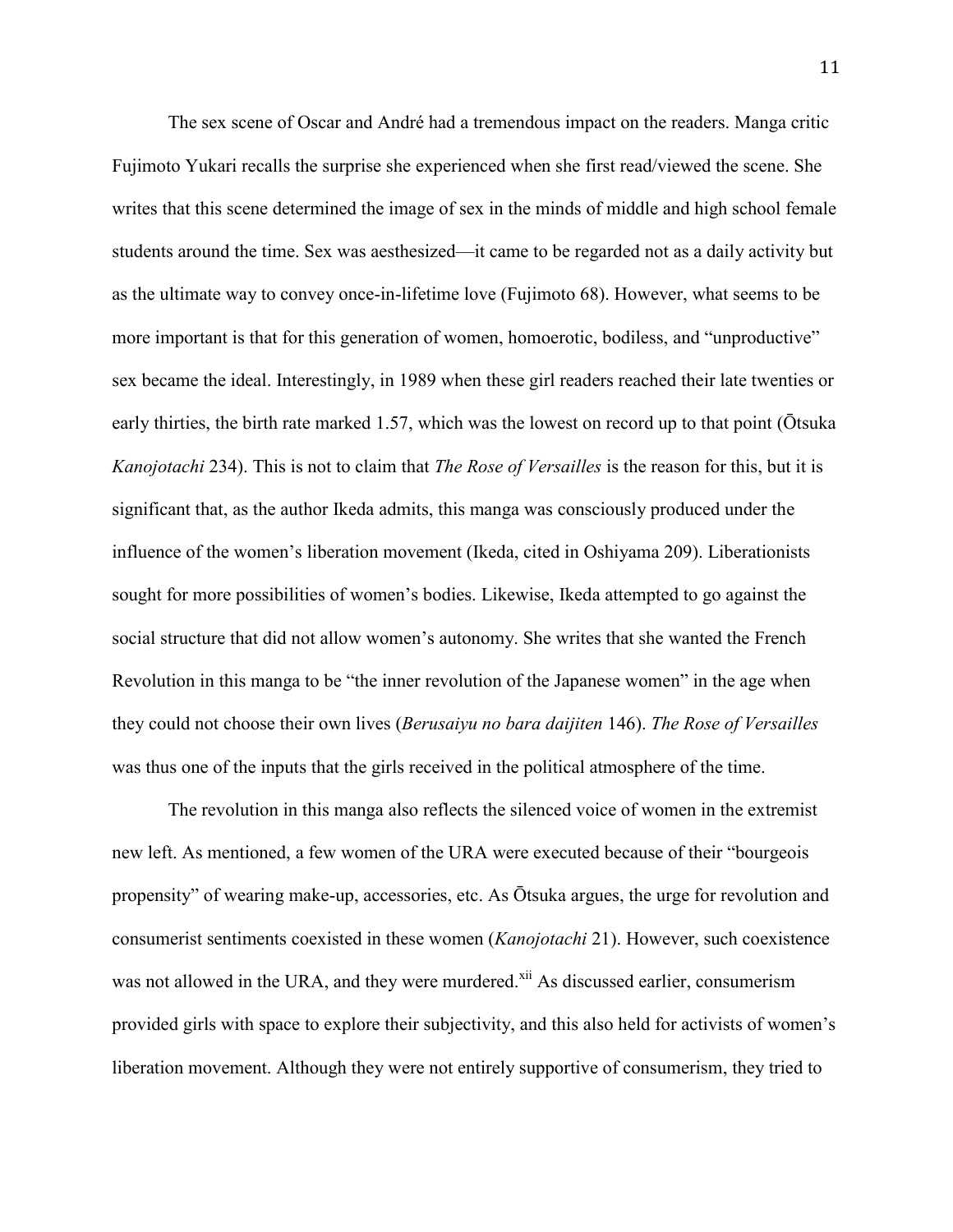construct their own worlds with consumable items and images as active agents. They showed attention to their physical comfort and well-being, concern with self-esteem related to appearance, which were satisfied with consumption. Consumerism helped express their identities, hitherto marginalized in the leftist movement. For example, Tanaka Mitsu, the standard bearer of Japan's women's lib, fascinated other women by participating in demonstrations all in black including black high heels, not in typical jeans and sneakers (Oguma 715). Women activists of the extremist new left shared such sensitivities with the liberationists as well as creators and the audience of girls' manga, but their voices were muffled.

Importantly, Ikeda Riyoko shares a similar experience with these women of the URA. She was a philosophy major and was studying Marx and Lenin (Takatori 194). She was also a member of the Democratic Youth League of Japan, which was under Japan Communist Party (Takaroti 189). Recalling her days in the League, she complains, "When I attended a meeting in a bright-red suit, they said I was like a bourgeoisie or an aristocrat, and they almost tried to punish me by dismissal from membership" (Takatori 194). However, unlike the executed women of the extremist URA, Ikeda could demonstrate her feminist politics in *The Rose of Versailles*, the stage set by consumerism, as if she heard and took over these women's muffled voices. In addition, Tanaka Mitsu once said, sympathizing with one of the two leaders of the URA Nagata Hiroko, who was arrested before the Asama-sansō Incident: "Nagata Hiroko is myself."<sup>XIII</sup> Nagata had feminist sensitivities in her pursuit of women's autonomy in the leftist movement (Ōtsuka *Kanojotachi* 16, Oguma vol 2 546), but they were overwhelmed by masculinism of another male leader Mori Tsuneo and the movement itself. She was undoubtedly responsible for the murder cases in the URA, but still, it is telling that she spent her time in prison drawing girls' manga-style illustrations (Ōtsuka *Kanojotachi* 10). xiv It is as if she was trying to tell the women's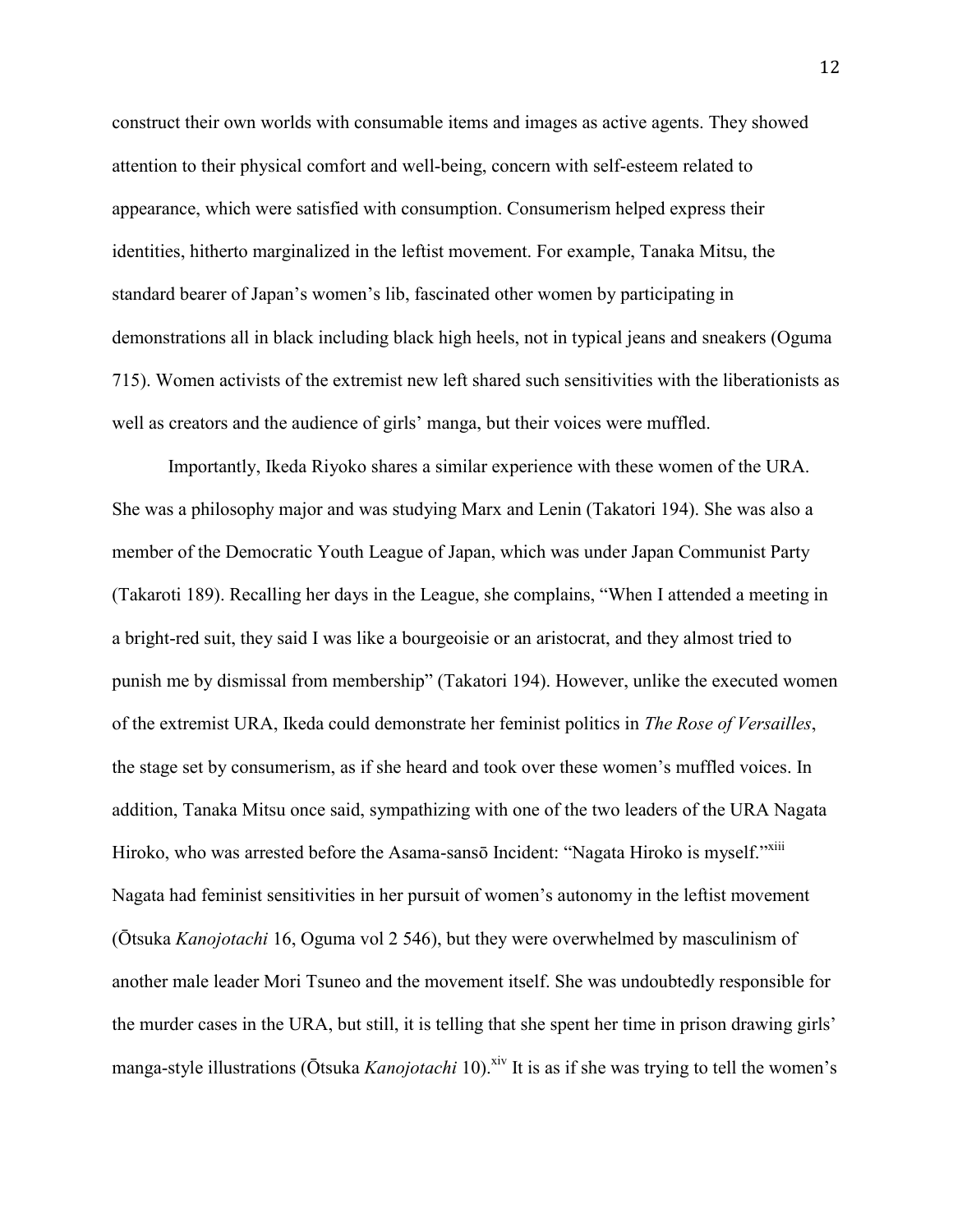experiences, which were not heard in the new leftist movement. *The Rose of Versailles* reflects not only the desire of the girl readers but also the collective voice of the women who could not find their space in the revolution sought after by male activists.

In the space created in and through *The Rose of Versailles*, women experience the pleasure of playing the central role in the revolution. This pleasure gets intensified when Oscar fights and dies as a martyr in the battle at the Bastille. As Alan Forrest notes, the financial crisis caused by the French involvement in the American War of Independence was the trigger of the revolution (13), and this manga explains the process accurately. However, for the readers, such historical facts probably did not matter so much. As pointed out above, Ikeda herself intended the French Revolution here to be the "inner revolution of the Japanese women."xv She probably borrowed this historical event in France, simply because the West was admired by girls. The imaginary West functioned as girls' dreamland in which they could leave their real lives behind, and this certainly reflected Japan's national identity constructed in relation to the (imagined) West since the modern period. Indeed, many girls' manga are set in Euro-American contexts. In addition, if the West is often imagined as a "site of transvestism" in Japan as Jennifer Robertson notes (76), it is a good setting for a character like Oscar.

Ikeda does not bring body politics into her statement about the revolution, but it is crucial in this manga. The ancient regime here stands for the sexist, heteronormative, and to some extent, class system. The French Revolution is the final stage of Oscar's independence from the conventional gender, sexual, class paradigms seemingly contradictorily represented by her father who raised her as a man. After the middle phase of the story, Oscar's conflict with him becomes one of the central issues. General de Jarjayes gets furious when she left the Royal Guards for the French Guards without consulting him. The readers learn for the first time here in his monologue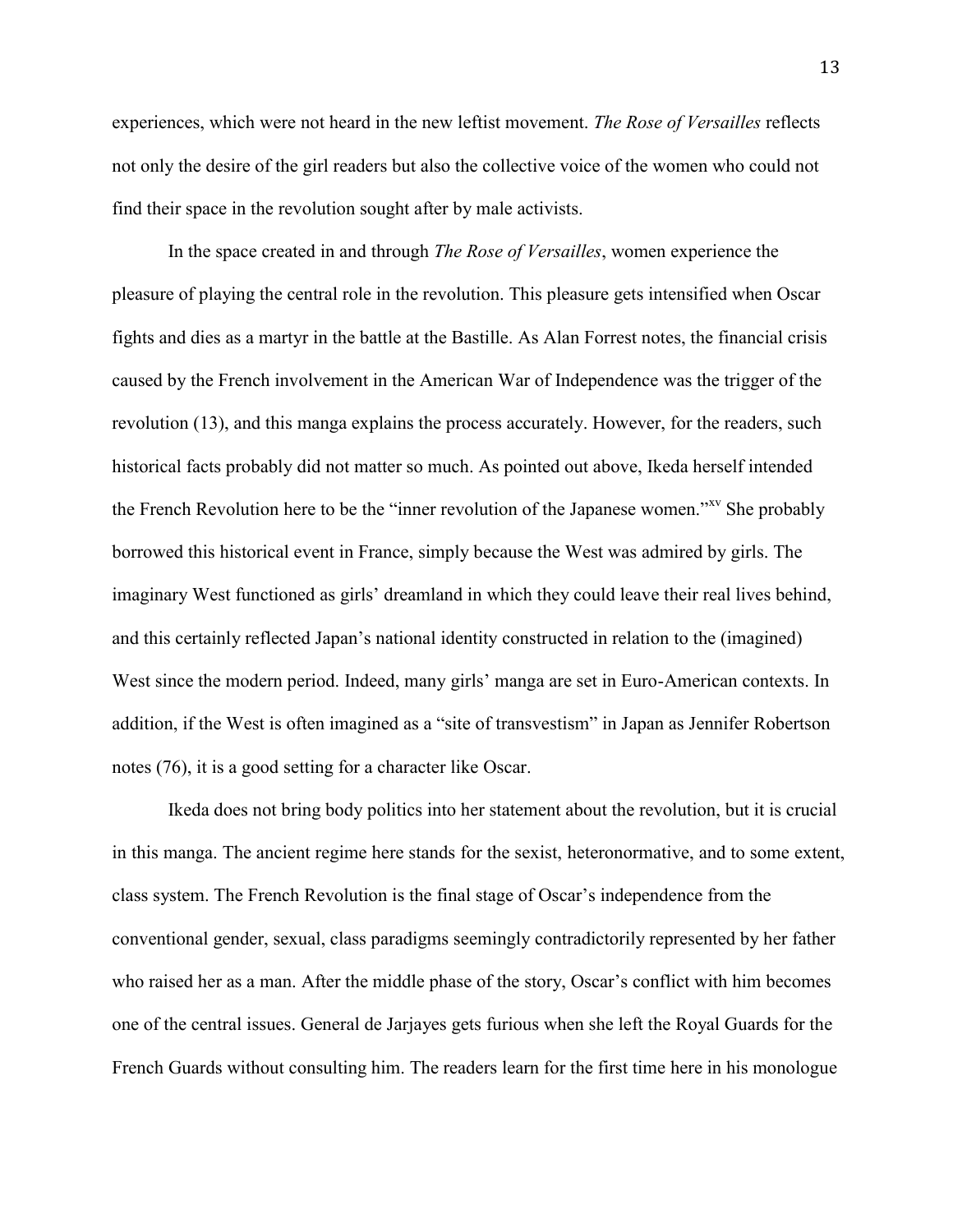that the reason he sent her to the Royal Guards was because he thought that even a woman can serve as a soldier there in a safe environment (vol 3 127). He is angry because his monitoring of Oscar's gender transgression failed. In response to her father's anger, Oscar cries out, "I'm not your doll!!" (vol 3 126). Moreover, he finds out that Oscar is reading Rousseau and Voltaire and denounces her as a rebel. To this, she replies, showing her socialist consciousness, "Good books attract people regardless of class difference. It is natural for human beings to desire to read them" (vol 3 124-125). Furthermore, at a party her father held for the purpose of choosing her husband, Oscar appears in military uniform and flirts with female guests. She later declares to her father her decision to live as a "child of Mars" (vol 3 361). At last, when she leaves for Paris to attend the battle at the Bastille, General de Jarjayes accepts her independence, saying in his monologue, "Go your own way. Follow your passion" (vol 4 301). Thus, the French Revolution becomes the site for Oscar to demonstrate her final freedom. As a woman soldier without a material body, she fires cannon to the old gender and sexual system that tries to drag her down to the world which categorizes its inhabitants according to their biological bodies. She also challenges the class system by participating in the battle as one of the citizens.

However, Oscar cannot live in a new world. The revolution sets the stage not only for the demonstration of her independence but also for her heroic death. She fulfills girls' aesthetics by dying young. By analyzing the graphic images of her death, Oshiyama maintains that Oscar's death elevates her to the level of the mythic figure, who transcends the constraint of time (206). Even before her death, her graphic images often evoke the Greek mythology, and according to Oshiyama, this reaches the climax in the scene of her death (205-206). It is typical of girls' manga to graphically depict non-realistic images (of not just characters' bodies as discussed above). A typical example is that flowers are added to the background of characters in order to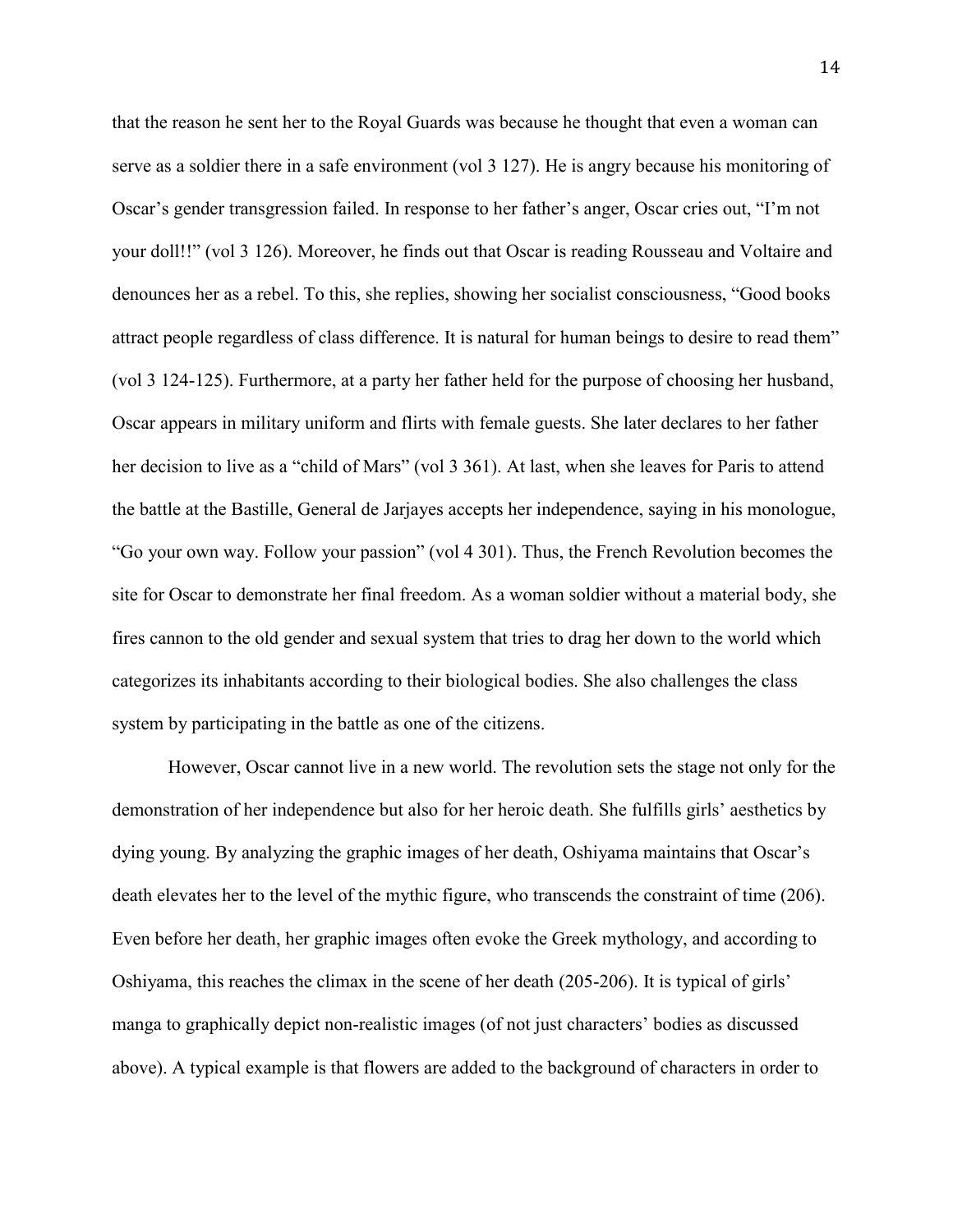enhance the beautiful atmosphere, and it does not suggest that these flowers really exist in the scene. In addition, a character often appears in "disguise"; for example, if a character is thought to be angelically kind by herself/himself, or another character, or the author, that character is visualized as an angel in a certain "frame" even though s/he is technically not an angel. (In manga, square frames function as something like camerawork in films.) Oscar usually appears in uniform, but is portrayed in Greek/Roman-style attire when another character praises her beauty, which is considered by this character to be equivalent to that of the gods in Olympia. Moreover, she is depicted with a Mars-like image when she likens herself to his child (Oshiyama 205). **[Fig 3]** In her death scene, she is accompanied by a figure like a Greek goddess in the background, and Oshiyama writes that this suggests that she has achieved the status equivalent to a mythic figure (206). In other words, by becoming like a god, she is freed from the existing system, which obstructs her autonomy (Oshiyama 207). Oshiyama argues that Oscar's transgressive gender, and I would add, sexual identity was "sanctified" as the one which will not be threatened regardless of the time change (207). Her argument is persuasive, except on the point that she sees Oscar's trajectory as the growth of a girl under her father's control to a full-fledged adult. She associates girlhood with weakness and submissiveness (190). On the contrary, Oscar's death is a good example of resistance in girls' aesthetics. To become a mythical figure is an ultimate way to become fictitious without physicality. Moreover, Oscar's "deification" confines her to an ahistorical space, in which she never grows old and never produces anything.

#### **III. Reactionary Bodies of Women**

Nevertheless, Oscar's fight in the French Revolution is not always subversive. This is because the gesture toward escaping the material body with its gender and sexual constraints transforms the body into an immaterial symbol, one that is available for appropriation by a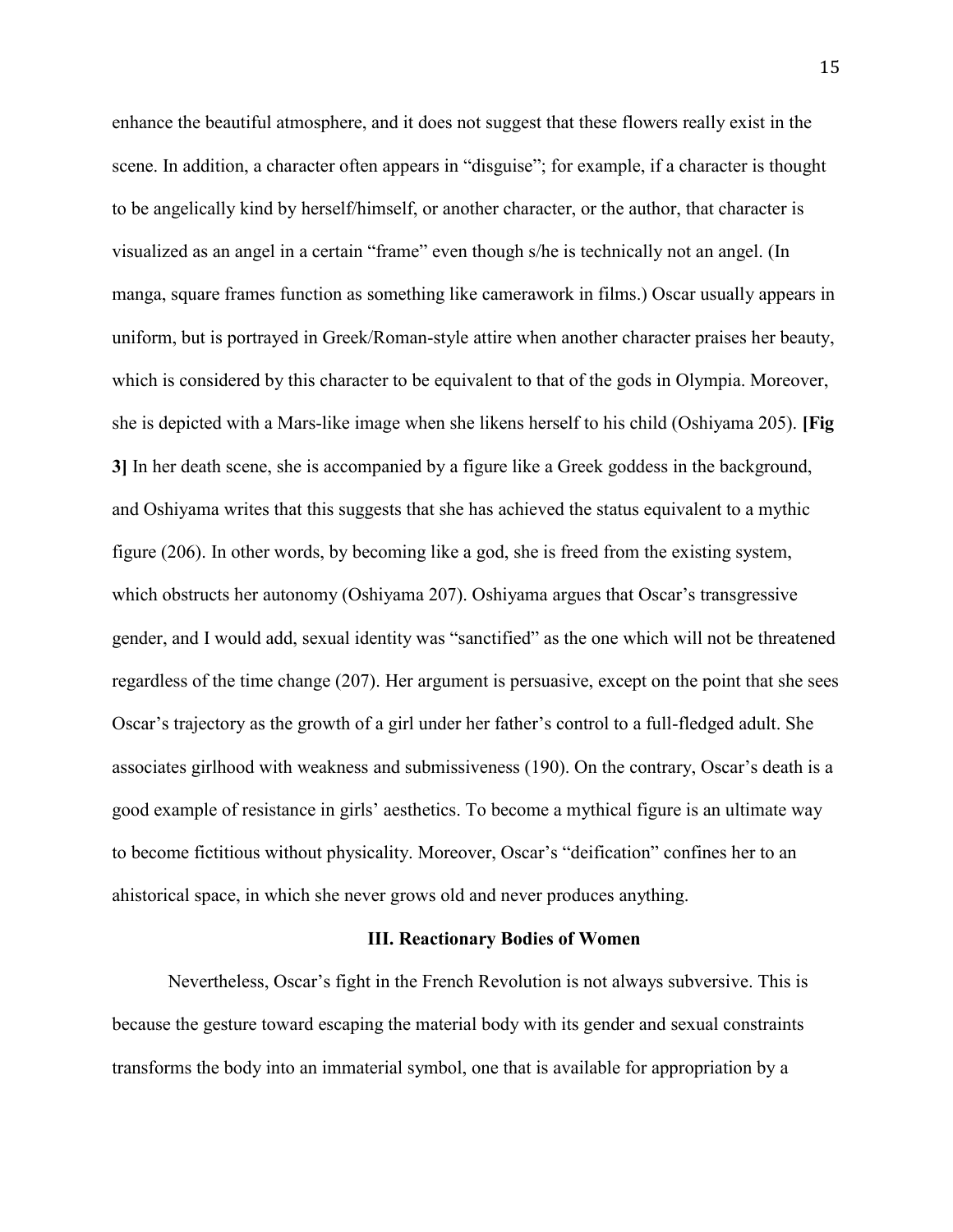variety of ideologies. Abstraction of the materiality of the body is both liberating and potentially entrapping.

One example of negative effect of immateriality in *The Rose of Versailles* is in its treatment of poverty in relation to the admiration of Oscar's status as an aristocrat, against which she is supposed to rise in revolt. This manga has many episodes about poverty, such as the hunger of people in Paris and Rosalie's attempted prostitution to support her family. Oscar sides with these people in the battle at the Bastille and claims herself to be a citizen like them. However, she never lives as a poor commoner after the revolution. Ikeda herself mentions, "Oscar fought with the common people, but she cannot live as a commoner in dirty clothes" (Ikeda, cited in Oshiyama 206-207). She reduces the episodes about poverty to fashion, and this is particularly surprising given that Ikeda was a member of the youth group under the Japan Communist Party. After all, the depiction of poverty as substantial suffering is not the main concern of this manga. Poverty functions as image, and it enhances Oscar's heroic martyrdom. She is a lofty aristocrat who sacrifices her status for the poor. Ironically, this parallels with the naïveté of the new left movement around the time, which was primarily by the elite students who romanticized the working class.

Ikeda's above statement also reveals the dilemma of women's consumerist sentiments. Here is the tension between Ikeda's red suit and the poor's dirty clothes. Consumerism provided her with a space and commodities through/with which she constructed her own identity, but for her, the working class generically remained just as those in dirty clothes. Yet, in her mindset, she was somehow also concerned with social equality. *The Rose of Versailles* exhibits the predicament of women who had the leftist awareness but found a possible tool to make their voice heard in consumerism. Indeed, it was one of the works/events which marked the shift in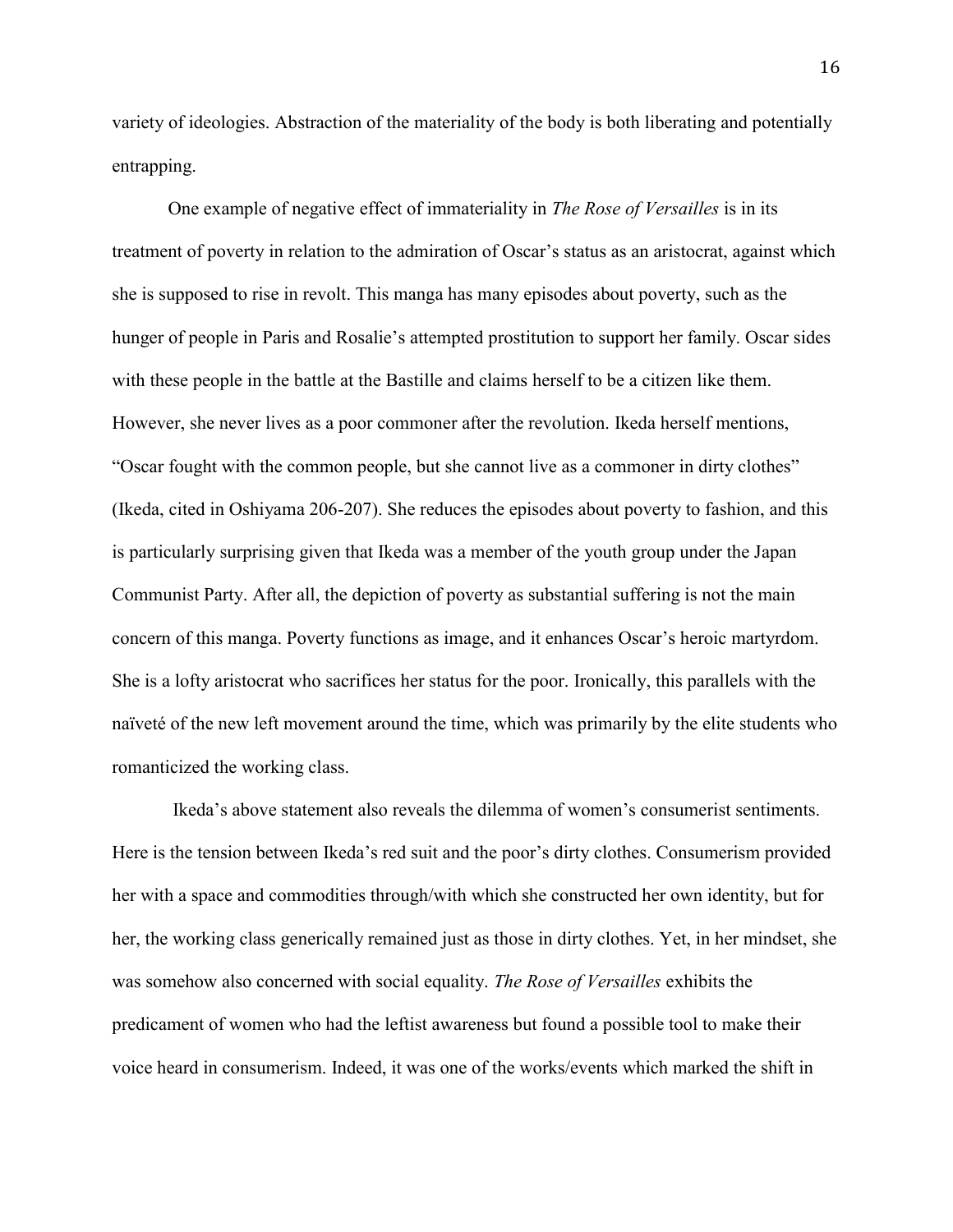the site of political action from class-based street action to lifestyle-based performance, one that derived much potential from the realm of consumption.

In addition to poverty as image, Oscar's status as a soldier is also treated as such. Her activities as a soldier are not really presented in this manga. Even in the scene at the Bastille, the purpose seems to be the depiction of not the battle but her heroic, aestheticized death. As discussed above, Oscar's death empowers girls because it completes her fictionalization. However, the aestheticized image of a soldier's death is at the same time disturbing. It is similar to the masculinist tenet of the extremist factions of the new left, as the activists' devotion was measured by their "willingness to die for the cause" (Igarashi 123). Moreover, the aestheticized image of Oscar's death, together with her deification, reminds us of rightwing tactics. In the case of prewar imperialist Japan, the fundamentalism of *kokutai* (translated as national body or polity) defined the Japanese as the members of the extended Imperial Family sharing the everlasting Japanese cultural essence embodied by the Emperor. In *kokutai*, the Japanese were supposed to be united within the Emperor's spiritual body, and soldiers were doomed to contribute to the expansion of the Japanese Imperial Household. Those who died for the Emperor were deified. The abstract image of the Japanese body did affect the lived bodies; under the ideology of "good wife, wise mother," women were expected to function as reproducers of the Japanese soldiers. Girls resisted "good wife, wife mother" ideology, but unlike liberationists who critiqued the legacy of imperial gender/sexual policies, their critique of ideal womanhood did not reach the origin of this ideal. Rather, girls' aesthetics and nationalist sentiments could coexist in girls, as Honda recalls her girlhood when she saw soldiers off to the battlefields with an Imperial Japan's flag in her hand while she also enjoyed Yoshiya Nobuko's novels at home (*Ibunka* 139). Indeed, while these two worlds are opposite to each other (national sphere and personal sphere), they are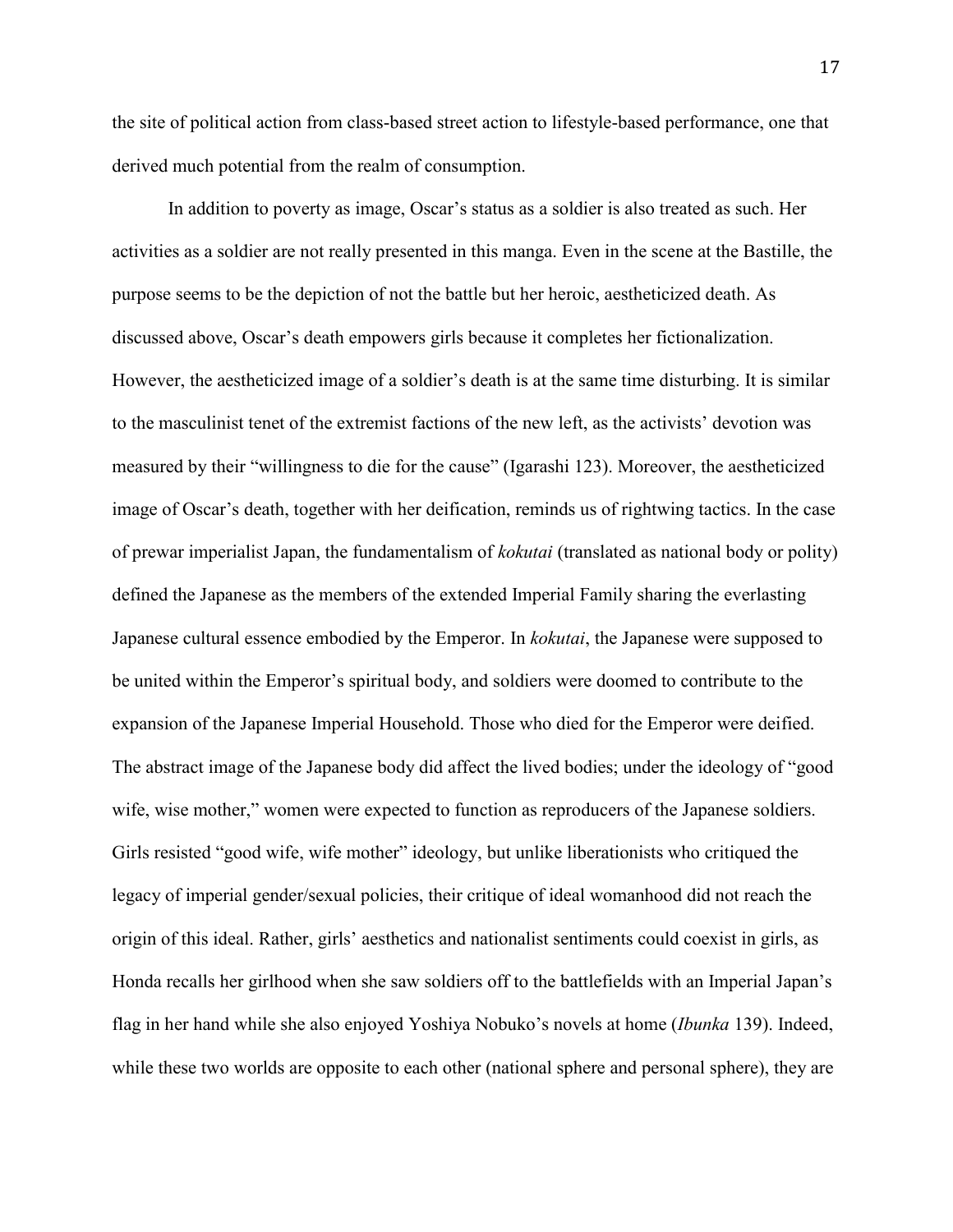similar in that they were both consisted of idealization, existed in the realm of ideals with its concomitant sense of non-material.

In the postwar period, the word *kokutai* is not officially used any longer, but the ideology survives. Like many other popular media, manga, while providing space for subversive politics, primarily conveys conservative ideologies. Saitō Minako points out the nationalist tendency of anime, and this seems to be applicable to many manga works as well, because these two media share the two-dimensional aesthetics and the audience overlap to a great degree. (*The Rose of Versailles* was actually adapted into anime and broadcast from 1979 to 1980.) As Saitō suggests, anime pieces for boys are usually set in a wartime society where battles with the Others are the central activities of characters (18) and the ones for girls tend to have protagonist girls waiting for Prince Charming with whom they will marry and build families in future (Saitō 32-35).

Of course, some genres of manga such as the one by "The Year 24 Group" do not fit into this generalized pattern, but *The Rose of Versailles* betrays ambivalence. It deconstructs the conventional gender/sexual dichotomy to a great extent but exhibits reactionary sentiments, as demonstrated by representation of Oscar as a patriotic solider. The uncanny lingering of nationalist sentiments of prewar girls is found here. Oscar often remarks such things as "If something terrible happens to France, I will die with her" (vol 4 191). Her last words are "Viva, France...!" (vol 5 25). As discussed above, the French Revolution in this work should be seen as the stage for Oscar to fight against the conventional gender and sexual construction, and therefore, it might be better to see her soldier status as a metaphor of her will to overthrow the existing social structure. It is also important that she is anti-royalist. However, still, beautiful graphic images of Oscar in military uniform and frequent references to her blond hair and blue eyes could be problematic. Ian Buruma writes that the glorification of Oscar in Takarazuka's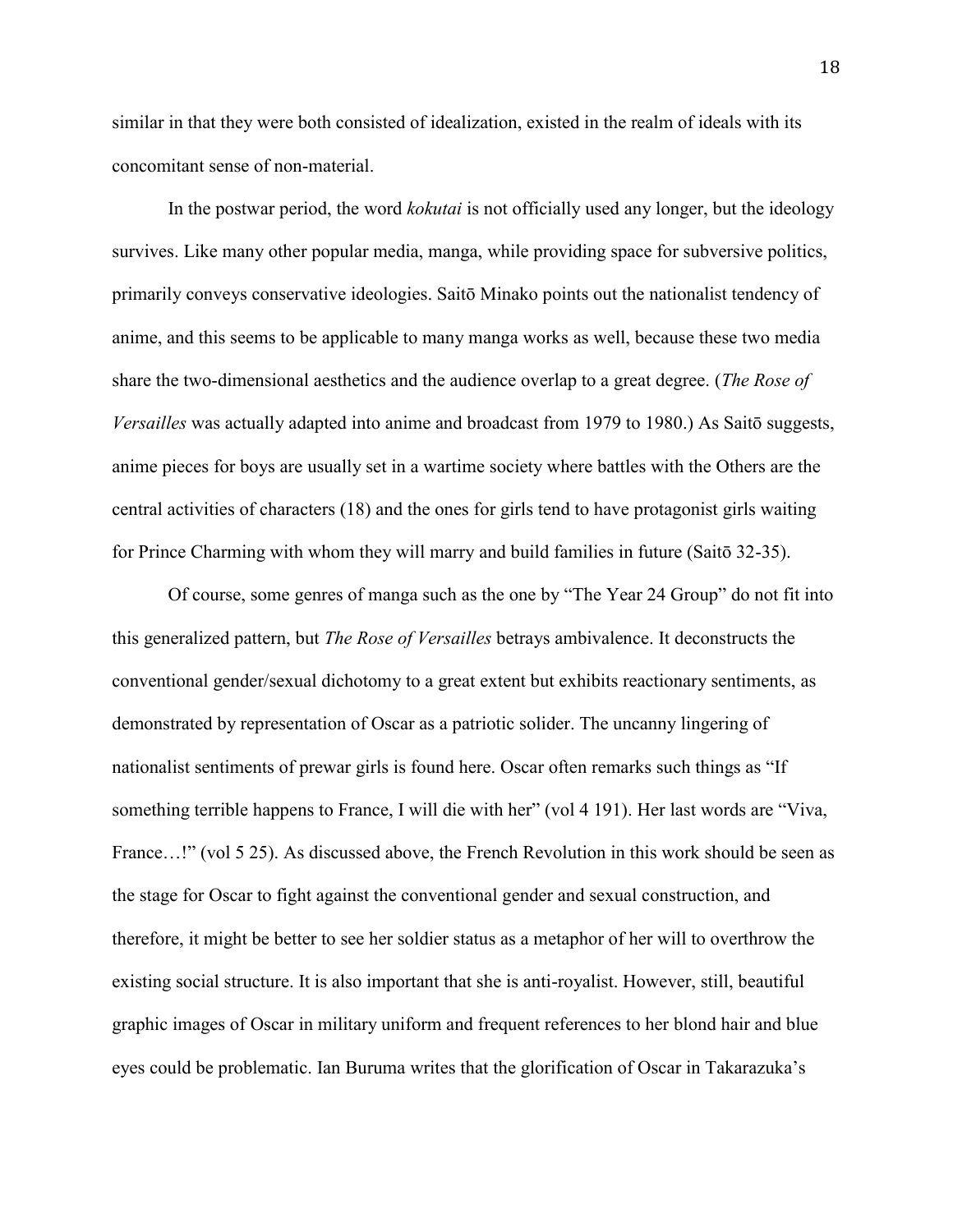theatre adaptation reminded him of "Nazi propaganda staged by Leni Riefenstahl" (121). I assume that Ikeda did not even imagine that the representation of Oscar comes close to Nazi propaganda. It is more likely that her and girls' admiration of the West associated with the Caucasians (stereotypically represented by blond hair and blue eyes in Japan) and her desire to depict a beautiful fighting woman unwittingly resulted in something like Nazi propaganda. However, this does reveal the naiveté of not only Ikeda but also of the Japanese in general. Japanese education does not teach about Nazi propaganda in history classes, even though Japan was allied with Germany during WWII.<sup>xvi</sup>

As a soldier without a material body, even in the scene of her death, Oscar cannot portray the weight of a dying body. The moment of her death is even decorated by flowers and stars. Her fight and death are romanticized as images. War propaganda also conceals under beautiful images the real suffering of dying bodies in the battlefields. Such an image of a patriotic woman soldier could incite the readers' minds nationalist sentiments, that is, the idea that even women can die for the country and such sacrifice is beautiful.<sup>xvii</sup> Oscar as a soldier even reminds one of the predicament of the prewar feminists in Japan. Fighting for the Emperor was the sole means to be counted as a citizen, and therefore, many feminists considered that women, excluded from the conscription, could only be a part of the nation by (re)producing soldiers. Ikeda mentions that *The Rose of Versailles* was influenced by the second-wave feminism, but Oscar's image as a soldier can be like the visualization of the prewar feminists' wish for the citizenship granted in exchange for fighting for the nation.

#### **IV. Conclusion**

About two months before the Asama-sansō Incident, the criticism against one of the URA women soldiers for her "bourgeois, feminine tendency" started in a mountain base. She tried (in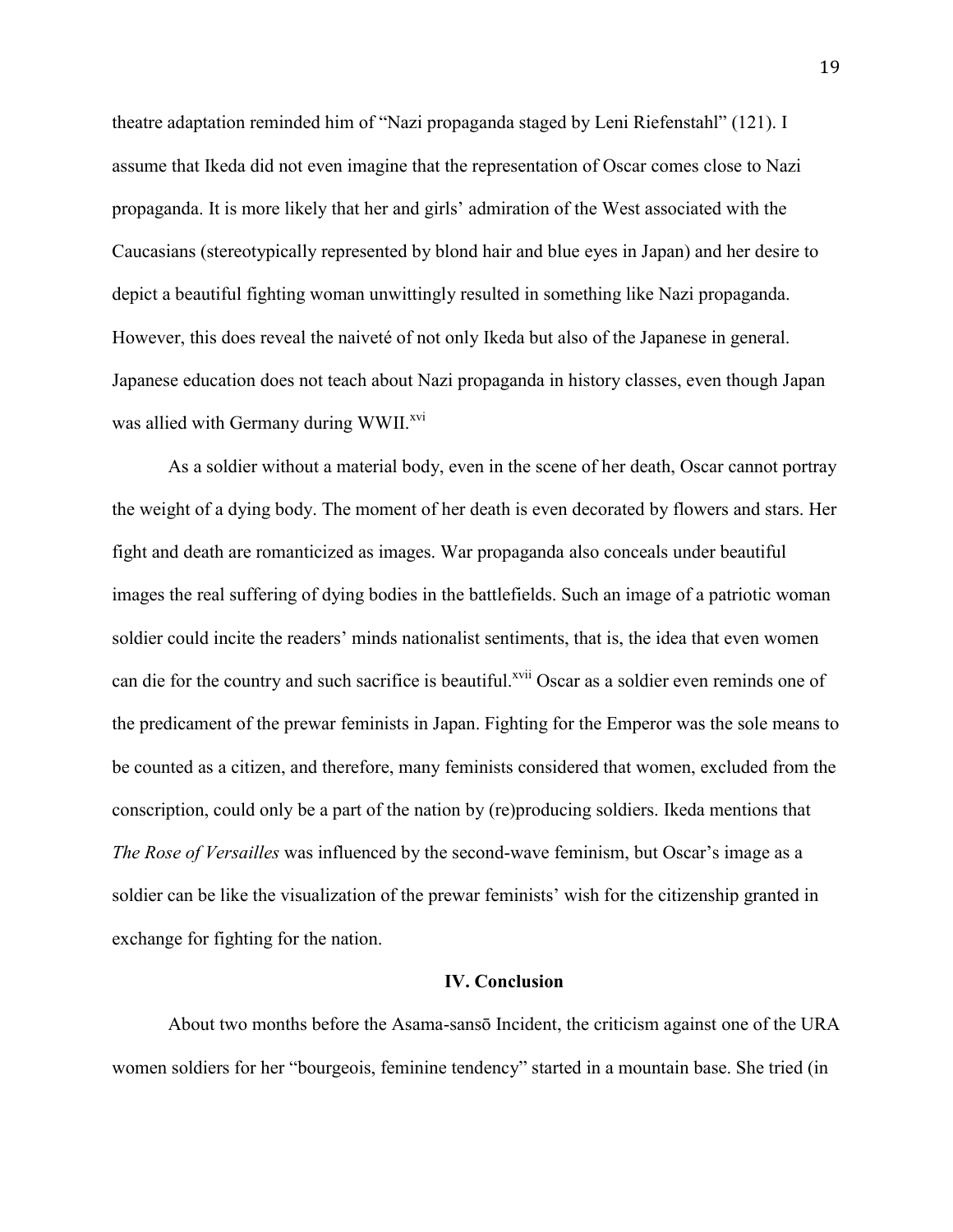vain) to evade it by claiming that she joined the army to be a "man-woman" (Igarashi 133). She used this term to deny her femininity, but the term "man-woman" unwittingly seems to challenge the masculinist new left's take on bodies. She did not let go of a "woman." More significantly, a "man-woman" or androgyne circumvents the existing gender and sexual binary. It is as if anticipating the emergence of Oscar, a revolutionary woman soldier in girls' manga. A "manwoman" is as preoccupied with the bodiless realm as the masculinist activists of the new left movement were, but in a different way from them. A "man-woman" is preoccupied with twodimensionality as a way to reject the traditional, masculinist construction of women's bodies. A "man-woman" finds such a possibility in consumerism. If the new left's negation of bodies is the negation of the feminine, a man-woman's negation of bodies is the negation of the ancient, masculinist regime of gender and sexuality.

Women in different groups in their pursuit of subjectivity meet in *The Rose of Versailles*. The revolution in this manga is charged with the feminist consciousness of these women. It also reflects the multiple, even contradictory desires of these women—rejection of the statesanctioned, masculinist, and heteronormative womanhood, desire to be counted as citizens by fighting for the nation, desire to construct their own identities in a consumerist society, demand for social equality, and longing for the aristocracy. Oscar swallows all of these. In the eternity she obtained through her death, she lives as an androgyne, an egalitarian, an aristocrat, a patriotic soldier, and a child of Mars.

#### **Works Cited**

Anan, Nobuko. "Two-dimensional Imagination in Contemporary Japanese Women's

Performance" (forthcoming in T212 *TDR*). Print.

Buruma, Ian. *A Japanese Mirror: Heroes and Villains of Japanese Culture*. London: Jonathan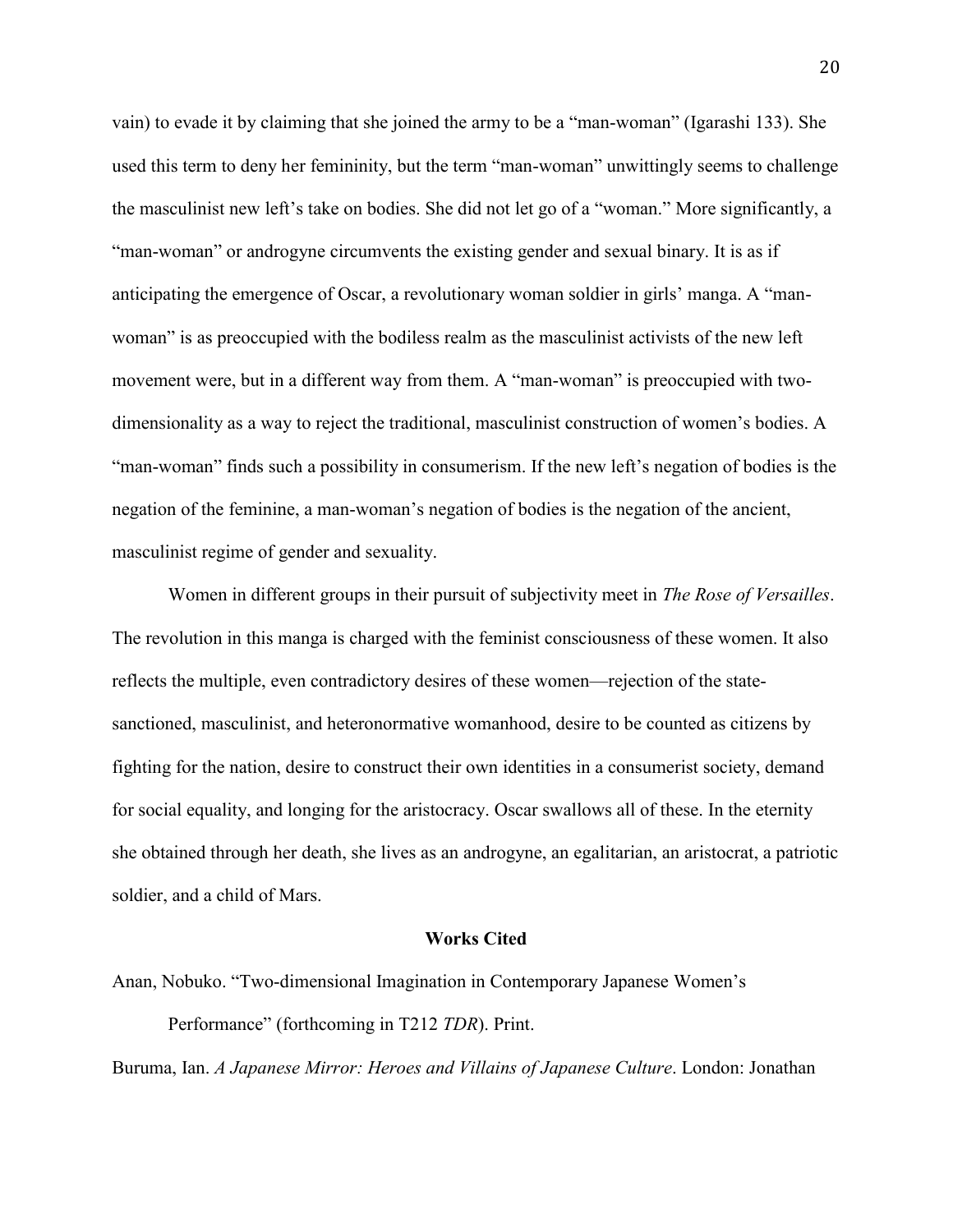Cape, 1984. Print.

Forrest, Alan. *The French Revolution*. Oxford: Blackwell, 1995. Print.

- Fujimoto, Yukari. *Watashi no ibasho wa doko ni aruno?: shōjo manga ga utsusu kokoro no katachi*. 1998. Tokyo: Asahi Shimbun Shuppan, 2008. Print.
- "Heisei 21 nen seishōnen hakusho." Cabinet Office, Government of Japan, n.d. Web. 22 July, 2010.

Honda, Masuko. *Kodomo no ryōya kara*. Tokyo: Jinbun Shoin, 1983. Print.

---. *Ibunka to shite no kodomo*. Tokyo: Kinokuniya shoten, 1982. Print.

Igarashi, Yoshikuni. "Dead Bodies and Living Guns: The United Red Army and Its Deadly Pursuit of Revolution." *Japanese Studies* 27:2 (2007): 119-137. Print.

Ikeda, Riyoko. *Berusaiyu no bara*. 1-5 vols. Tokyo: Shūeisha, 1994. Print.

---. *Berusaiyu no bara daijiten*. Tokyo: Shūeisha, 2003. Print.

- Ishida, Minori. *Hisoyaka na kyōiku: "yaoi, bōizu rabu" zenshi*. Kyoto: Rakuhoku shuppan, 2008. Print.
- Kawamura, Kunimitsu. *Otome no shintai: onna no kindai tosekushuariti*. Tokyo: Kinokuniya Shoten, 1994. Print.
- Mackie, Vera. *Feminsim in Modern Japan*. Cambridge: Cambridge University Press, 2003. Print. "Midori no hitori goto." 3 May, 2006. Web. 9 August, 2010.
- Mizoguchi, Akiko. "Akogare no Yōroppa. n.d. Web. 18 July, 2010.
- Nagakubo, Yōko. *Yaoi shōsetsu ron: josei no tame no erosu hyōgen*. Tokyo: Senshū daigaku shuppan, 2005. Print.
- Oguma, Eiji. *1968.* 1-2 vols. Tokyo: Shinyōsha, 2009. Print.

Oshiyama, Michiko. *Shōjo manga jendaa hyōshō-ron: "Dansō no shōjo" no zōkei to*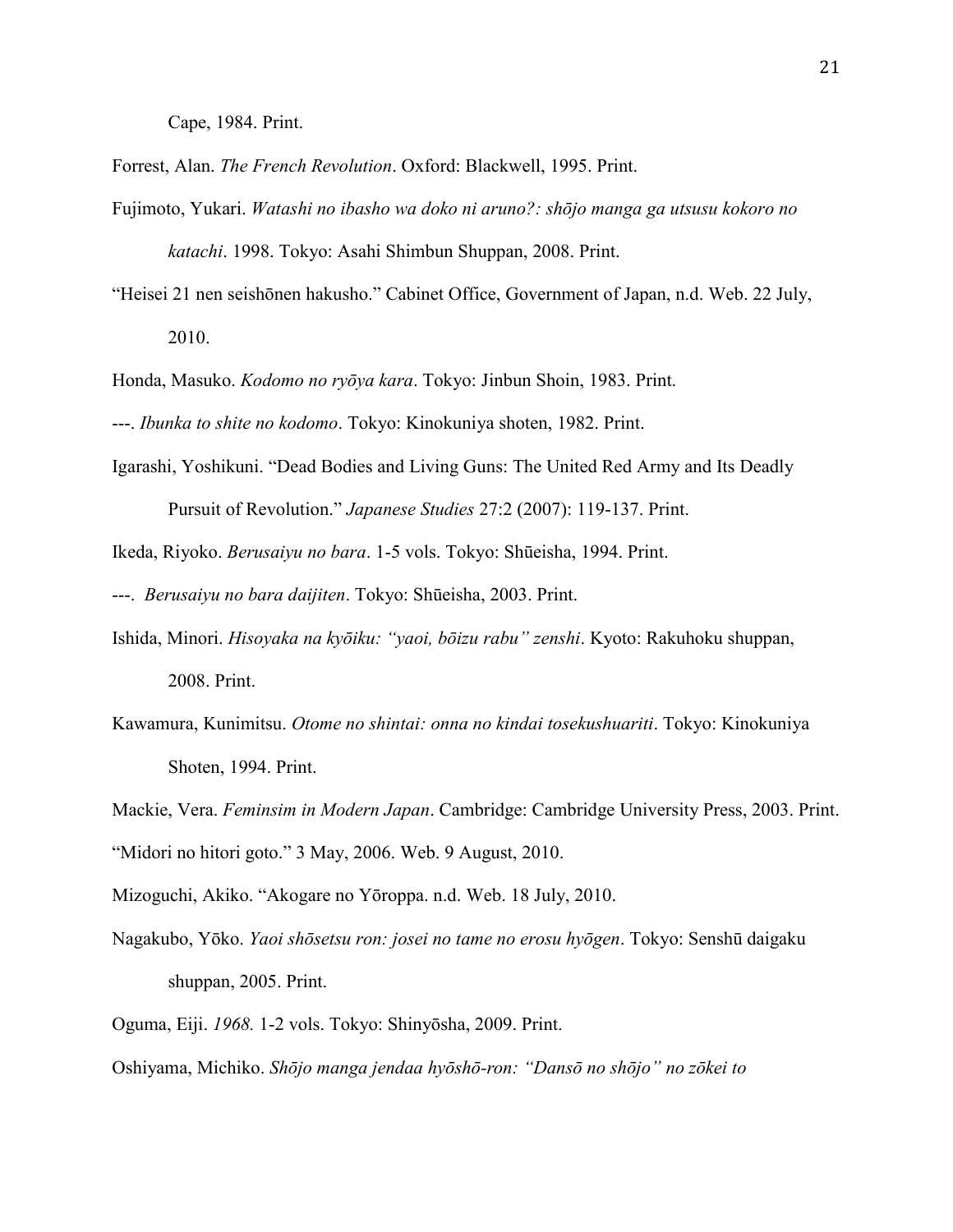*aidentiti*. Tokyo: Sairyūsha, 2007. Print.

- Ōtsuka, Eiji. *"Kanojo tachi" no rengō sekigun: sabukaruchaa to seigo minshushugi*. Tokyo: Bungei Shunjū, 1996. Tokyo: Kadokawa Shoten, 2001. Print.
- ---. *Shōjo minzokugaku: seikimatsu no shinwa o tsumugu "miko no matsuei."* Tokyo: Kōbunsha, 1989. Print.
- Robertson, Jennifer. *Takarazuka: Sexual Politics and Popular Culture in Modern Japan*. 1998. Berkeley and Los Angeles: University of California Press, 2001. Print.
- Saitō, Minako. *Kō itten ron: anime, tokusatsu, denki no hiroin-zō*. Tokyo: Village Center, 1998. Tokyo: Chikuma shobō, 2001. Print.
- Sato, Barbara. *The New Japanese Women: Modernity, Media, and Women in Interwar Japan*. Durham: Duke University Press, 2003. Print.
- Shamoon, Deborah. "*Revolutionary* Romance: The Rose of Versailles and the Transformation of Shojo Manga." *Mechademia* 2 (2007): 3-17. Print.

Takatori, Ei. *Berusaiyu no bara eien ni…*. Tokyo: Shōbunkan, 1994. Print.

Tanaka, Mitsu. *Doko ni iyō to riburia*n. Tokyo: Shakai hyōron sha, 1983. Print.

- Welker, James. "Beautiful, Borrowed, and Bent: Boy's Love as Girls' Love in Shōjo Manga." *Signs: Journal of Women in Culture and Society* 31:3 (2006): 841-870. Print.
- Yamamoto, Fumiko, and BL Supporters. *Yappari bōizu rabu ga suki.* Tokyo: Ōta shuppan, 2005. Print.

Yonezawa, Yoshihiro. *Sengo shōjo manga-shi*. 1980. Tokyo: Chikuma shobō, 2007. Print.

 $\overline{a}$ 

<sup>&</sup>lt;sup>i</sup> In Japanese names, family names come before given names. I follow this order in this paper, except for names of those who publish in English.

ii All translations into English are my own, unless otherswise noted.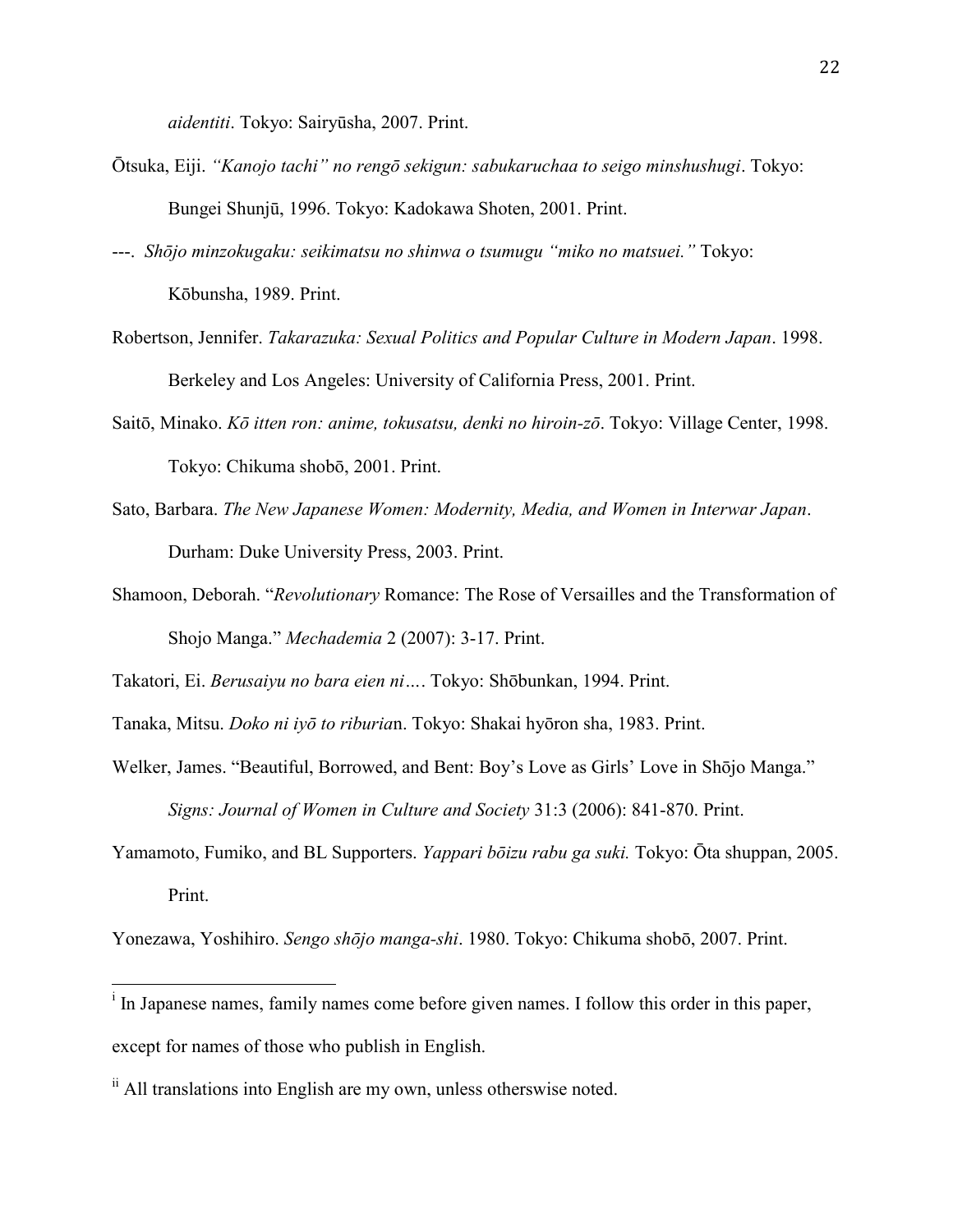<sup>iii</sup> "The Year 24 Group" is not a self-organized group. It is a label used to categorize female artists around this time who contributed to the development of contents and visual aspects of girls' manga. Hagio Moto, Takemiya Keiko, Ōshima Yumiko, and Yamagishi Ryōko are seen as representatives, but Ikeda is sometimes included as well.

 $\overline{a}$ 

iv Images of Shiseidō's advertisement can be seen on page 76 in *Berusaiyu no bara daijiten*. <sup>v</sup> Henceforth, only the volume number is specified when quoting from *The Rose of Versailles.* vi See my article, "Two-dimensional Imagination in Contemporary Japanese Women's Performance" (forthcoming in T212 *TDR*). See also Honda's *Kodomo no ryōya kara* (1983), Kawamura's *Otome no shintai: onna no kindai to sekushuariti* (1994), and Ōtsuka's *Shōjo minzokugaku: seikimatsu no shinwa o tsumugu "miko no matsuei"* (1989), among others. <sup>vii</sup> "Girls" in the modern period meant young women in the (upper-) middle class whose families were wealthy enough to send their daughters to girls' schools. However, the category is more inclusive in the postwar period, as more and more women started to have at least high school education. In 1970, the percentage of women who went on to high schools exceeded 80 per cent

for the first time. See the Japanese government's report, *Seishōnen hakusho*.

viii In her article, "Revolutionary Romance: *The Rose of Versailles* and the Transformation of Shojo Manga" (2007), Deborah Shamoon argues that *The Rose of Versailles* is important because it depicted the adult heterosexual relationship in girls' manga, "which tends to favor homosocial and homosexual relationships" (4). She further states that the piece is yet "a compromise between the adolescent world of *dōseiai* ("same-sex attachment") and the adult world of heterosexual romance" (8). This is based on the biased assumption that the same-sex attachment or erotics is the escapist desire of those who cannot become adult, that is, heterosexual.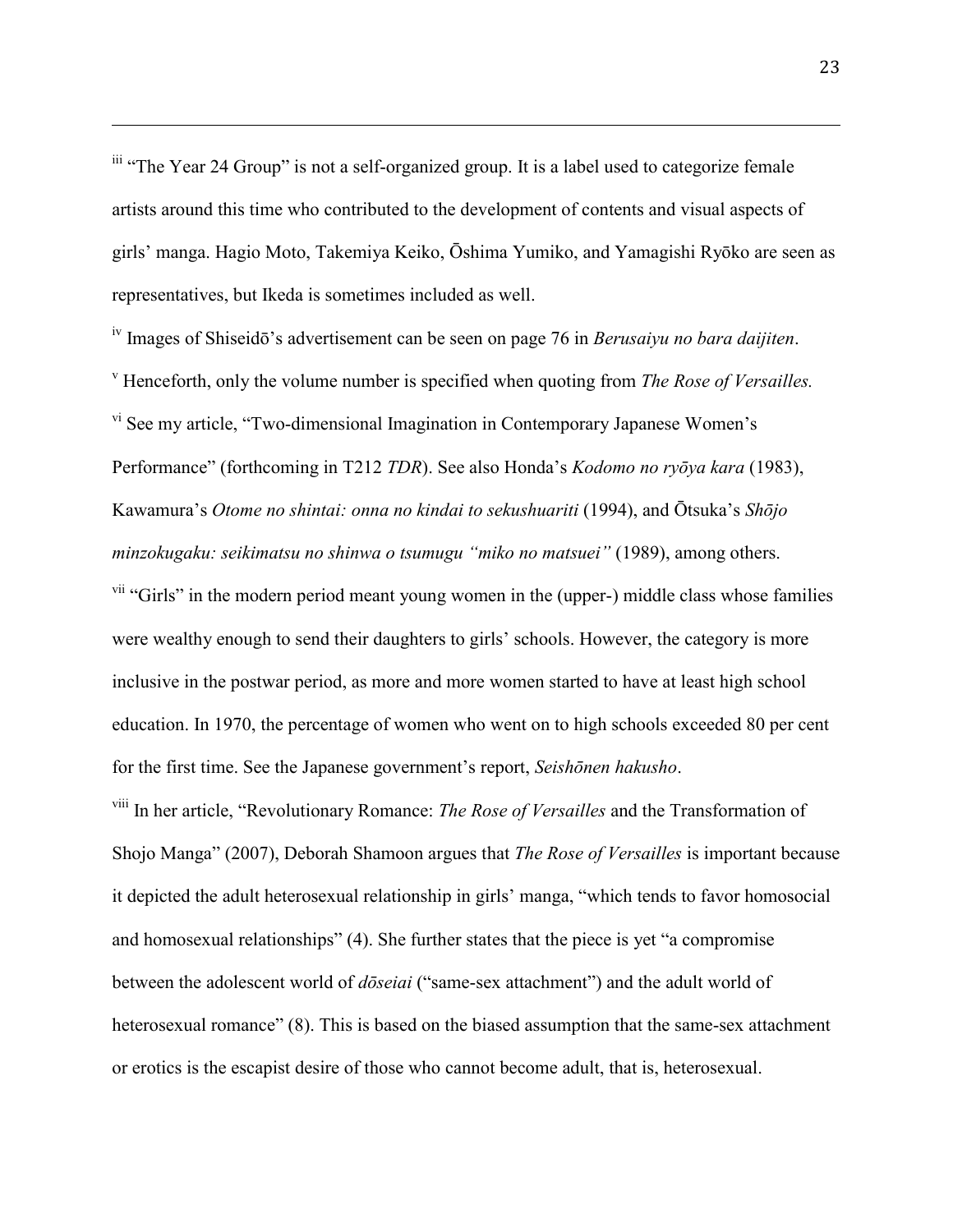Moreover, her argument makes it sound that the majority of girls' manga is concerned about homosocial and homosexual relationships, which is not the case.

 $\overline{a}$ 

ix This type of manga was originally categorized as "*shōnen-ai*" manga. The literal translation of *shōnen-ai* is "boy love," but what is now referred to as "boys' love" (BL) is not always the same with *shōnen-ai.* There is no space to explain the difference in this essay, but for more information, see Yamamoto Fumiko and BL Supporters' *Yappari bōizu rabu ga suki* (2005). <sup>x</sup> In her discussion of the early stage of BL manga, Ishida Minori also points out that by identifying with boys, women can experience both the subject and the object positions (98-100). However, she draws from the representation of homoeroticism in literature and does not discuss the visual images of manga. In addition, Nagakubo Yōko suggests the same type of pleasure that female readers experience in reading BL novels (290).

xi See her online essay, "Akogare no Yōroppa." Also, in his article "Beautiful, Borrowed, and Bent: 'Boys' Love' as Girls' Love in Shōjo Manga" (2006), James Welker offers a lesbian reading of representative BL (more precisely, *shōnen-ai*) manga in the 1970s and 1980s. <sup>xii</sup> Mass media circulated a view that these women were killed because of jealousy of Nagata Hiroko, one of the leaders of the URA as she was said to be not attractive in the standard way. What is less clear is how her feelings were shaped by her own struggles within the masculinist society of Japan and student movements. For a more complicated reading of her motives, see Ōtsuka Eiji's *Kanojotachi no reigō sekigun* (1996, 2001) and Oguma Eiji's *1968* (2009). xiii See her her book, *Doko ni iyō to riburian* (1983).

xiv She died of illness in prison on February 5, 2011.

<sup>xv</sup> However, it is important to note that early feminist consciousness was born during the French Revolution in France. There was a group of women who demanded the right to form a female